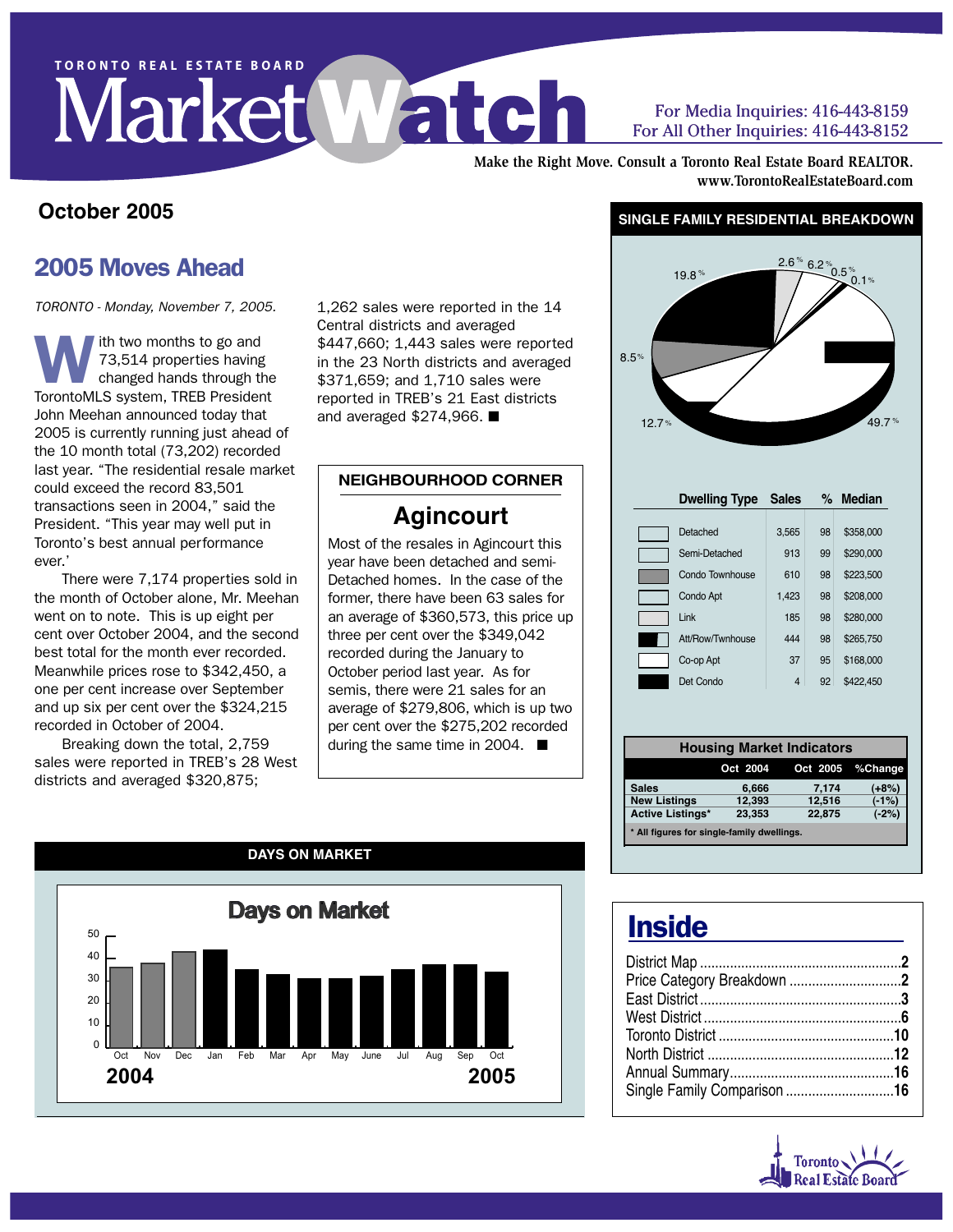$\mathbb{R}^2$ 



|                    | Price Category Breakdown - October 2005 |                |                    |        |                |                                               |     |      |  |  |  |  |
|--------------------|-----------------------------------------|----------------|--------------------|--------|----------------|-----------------------------------------------|-----|------|--|--|--|--|
| <b>Price Range</b> |                                         |                | <b>Total S.F.D</b> | %S.F.D |                | Condo Apt. %Condo Apt. Condo T.H. %Condo T.H. |     |      |  |  |  |  |
|                    | $\overline{\phantom{0}}$                | \$90,000       | 23                 | 0.3    | 11             | 0.8                                           | 2   | 0.3  |  |  |  |  |
| \$90,001           | $\overline{\phantom{a}}$                | \$100,000      | 16                 | 0.2    | 9              | 0.6                                           | 3   | 0.5  |  |  |  |  |
| \$100,001          | $\overline{\phantom{a}}$                | \$110,000      | 24                 | 0.3    | 18             | 1.3                                           | 3   | 0.5  |  |  |  |  |
| \$110,001          | $\blacksquare$                          | \$120,000      | 37                 | 0.5    | 26             | 1.8                                           | 5   | 0.8  |  |  |  |  |
| \$120,001          | $\overline{\phantom{a}}$                | \$130,000      | 43                 | 0.6    | 39             | 2.7                                           |     | 0.2  |  |  |  |  |
| \$130,001          | $\blacksquare$                          | \$140,000      | 63                 | 0.9    | 42             | 3.0                                           | 11  | 1.8  |  |  |  |  |
| \$140,001          | $\blacksquare$                          | \$150,000      | 92                 | 1.3    | 62             | 4.4                                           | 15  | 2.5  |  |  |  |  |
| \$150,001          | $\overline{\phantom{a}}$                | \$160,000      | 138                | 1.9    | 90             | 6.3                                           | 20  | 3.3  |  |  |  |  |
| \$160,001          | $\overline{\phantom{a}}$                | \$170,000      | 174                | 2.4    | 106            | 7.4                                           | 28  | 4.6  |  |  |  |  |
| \$170,001          | $\overline{\phantom{a}}$                | \$180,000      | 174                | 2.4    | 98             | 6.9                                           | 27  | 4.4  |  |  |  |  |
| \$180,001          | $\overline{\phantom{a}}$                | \$190,000      | 176                | 2.5    | 79             | 5.6                                           | 47  | 7.7  |  |  |  |  |
| \$190,001          | $\blacksquare$                          | \$200,000      | 187                | 2.6    | 72             | 5.1                                           | 40  | 6.6  |  |  |  |  |
| \$200,001          | $\overline{\phantom{a}}$                | \$225,000      | 553                | 7.7    | 198            | 13.9                                          | 110 | 18.0 |  |  |  |  |
| \$225,001          | $\overline{\phantom{a}}$                | \$250,000      | 658                | 9.2    | 154            | 10.8                                          | 99  | 16.2 |  |  |  |  |
| \$250,001          | $\overline{\phantom{a}}$                | \$300,000      | 1,481              | 20.6   | 196            | 13.8                                          | 129 | 21.1 |  |  |  |  |
| \$300,001          | $\overline{\phantom{a}}$                | \$400,000      | 1,736              | 24.2   | 140            | 9.8                                           | 52  | 8.5  |  |  |  |  |
| \$400,001          | $\overline{\phantom{a}}$                | \$500,000      | 781                | 10.9   | 40             | 2.8                                           | 11  | 1.8  |  |  |  |  |
| \$500,001          | $\overline{\phantom{0}}$                | \$750,000      | 546                | 7.6    | 32             | 2.2                                           | 5   | 0.8  |  |  |  |  |
| \$750,001          | $\overline{\phantom{0}}$                | \$1,000,000    | 141                | 2.0    | 8              | 0.6                                           |     |      |  |  |  |  |
| \$1,000,001        | $\sim$                                  | \$1,500,000    | 90                 | 1.3    | $\mathbf{1}$   | 0.1                                           | 1   | 0.2  |  |  |  |  |
| \$1,500,001        | $\blacksquare$                          |                | 41                 | 0.6    | $\overline{c}$ | 0.1                                           |     | 0.2  |  |  |  |  |
| Total:             |                                         | $\blacksquare$ | 7,174              | 100    | 1,423          | 100                                           | 610 | 100  |  |  |  |  |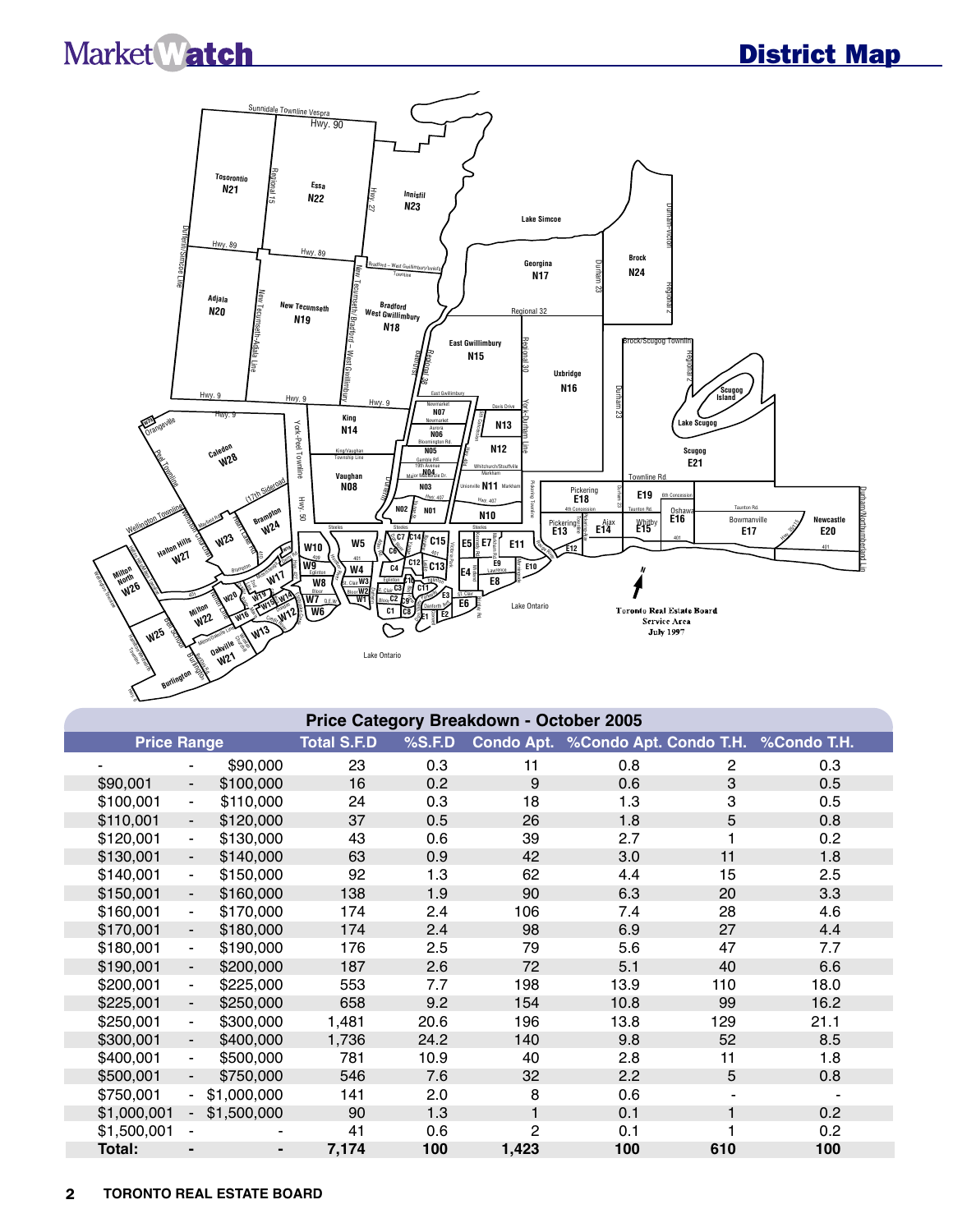# East District

|                  | <b>Current Month: October 2005</b> |            |                |               |                  |                  |                |           |  |  |  |  |  |
|------------------|------------------------------------|------------|----------------|---------------|------------------|------------------|----------------|-----------|--|--|--|--|--|
| <b>Area</b>      | <b>Active</b>                      | <b>New</b> | <b>Sales</b>   | \$ Volume     | <b>Avg Price</b> | <b>Med Price</b> | <b>Avg DOM</b> | Avg %List |  |  |  |  |  |
| E <sub>0</sub> 1 | 167                                | 142        | 91             | \$30,175,110  | \$331,595        | \$320,000        | 24             | 100       |  |  |  |  |  |
| E02              | 152                                | 150        | 62             | \$29,194,100  | \$470,873        | \$394,000        | 16             | 100       |  |  |  |  |  |
| E <sub>03</sub>  | 359                                | 231        | 139            | \$41,946,454  | \$301,773        | \$293,000        | 22             | 99        |  |  |  |  |  |
| E04              | 346                                | 169        | 89             | \$22,039,200  | \$247.631        | \$258,500        | 38             | 97        |  |  |  |  |  |
| E <sub>05</sub>  | 324                                | 179        | 114            | \$33,121,000  | \$290,535        | \$300,500        | 36             | 97        |  |  |  |  |  |
| E06              | 167                                | 117        | 56             | \$17,373,800  | \$310,246        | \$261,250        | 31             | 97        |  |  |  |  |  |
| E07              | 316                                | 152        | 105            | \$27,563,955  | \$262,514        | \$271,000        | 34             | 97        |  |  |  |  |  |
| E08              | 395                                | 170        | 82             | \$21,600,050  | \$263,415        | \$255,000        | 42             | 97        |  |  |  |  |  |
| E09              | 338                                | 152        | 95             | \$21,330,751  | \$224,534        | \$223,000        | 34             | 97        |  |  |  |  |  |
| E10              | 179                                | 110        | 52             | \$15,859,100  | \$304,983        | \$300,550        | 34             | 97        |  |  |  |  |  |
| E <sub>11</sub>  | 446                                | 196        | 95             | \$23,020,200  | \$242,318        | \$239,900        | 47             | 97        |  |  |  |  |  |
| E <sub>12</sub>  | 62                                 | 41         | 22             | \$5,469,900   | \$248,632        | \$245,750        | 32             | 98        |  |  |  |  |  |
| E <sub>13</sub>  | 346                                | 199        | 91             | \$27,110,750  | \$297,920        | \$275,000        | 35             | 98        |  |  |  |  |  |
| E14              | 372                                | 234        | 121            | \$32,552,450  | \$269,029        | \$255,000        | 34             | 98        |  |  |  |  |  |
| E <sub>15</sub>  | 418                                | 248        | 131            | \$35,474,785  | \$270,800        | \$255,000        | 31             | 98        |  |  |  |  |  |
| E16              | 600                                | 362        | 193            | \$39,670,538  | \$205,547        | \$195,000        | 37             | 97        |  |  |  |  |  |
| E17              | 264                                | 158        | 76             | \$17,428,525  | \$229,323        | \$216,250        | 34             | 98        |  |  |  |  |  |
| E18              | 31                                 | 7          | $\overline{4}$ | \$2,154,000   | \$538,500        | \$520,000        | 43             | 96        |  |  |  |  |  |
| E <sub>19</sub>  | 119                                | 68         | 42             | \$12,371,550  | \$294,561        | \$282,950        | 31             | 98        |  |  |  |  |  |
| E20              | 97                                 | 41         | 21             | \$6,010,800   | \$286,229        | \$256,900        | 47             | 97        |  |  |  |  |  |
| E21              | 175                                | 65         | 29             | \$8,725,500   | \$300,879        | \$252,000        | 47             | 97        |  |  |  |  |  |
| <b>Total</b>     | 5,673                              | 3,191      | 1,710          | \$470,192,518 | \$274,966        | \$257,000        | 34             | 98        |  |  |  |  |  |

|                 |               |              | Year-to-Date: January 2005 to October 2005 |                  |                  |                |           |
|-----------------|---------------|--------------|--------------------------------------------|------------------|------------------|----------------|-----------|
| <b>Area</b>     | <b>Listed</b> | <b>Sales</b> | \$ Volume                                  | <b>Avg Price</b> | <b>Med Price</b> | <b>Avg DOM</b> | Avg %List |
| E01             | 1,334         | 821          | \$283,807,508                              | \$345,685        | \$323,800        | 19             | 101       |
| E02             | 1,332         | 795          | \$342,197,399                              | \$430,437        | \$375,000        | 18             | 100       |
| E03             | 2,320         | 1,270        | \$383,210,580                              | \$301,741        | \$288,000        | 25             | 100       |
| E04             | 1,795         | 851          | \$204.923.664                              | \$240,803        | \$255,000        | 38             | 97        |
| E05             | 2,020         | 1,111        | \$301,995,826                              | \$271,823        | \$260,000        | 37             | 97        |
| E06             | 1,004         | 470          | \$146,442,331                              | \$311,579        | \$274,750        | 26             | 98        |
| E07             | 2,111         | 1,123        | \$293,100,324                              | \$260,998        | \$265,000        | 37             | 97        |
| E08             | 1,957         | 779          | \$197,202,640                              | \$253,148        | \$256,000        | 38             | 97        |
| E09             | 1,946         | 990          | \$221,434,058                              | \$223,671        | \$216,400        | 37             | 97        |
| E <sub>10</sub> | 1,103         | 568          | \$174,588,357                              | \$307,374        | \$297,000        | 37             | 97        |
| E11             | 2,423         | 1,000        | \$245,466,791                              | \$245,467        | \$239,000        | 43             | 97        |
| E12             | 405           | 216          | \$56,108,000                               | \$259,759        | \$242,250        | 34             | 98        |
| E <sub>13</sub> | 2,072         | 1,017        | \$291,212,279                              | \$286,344        | \$273,500        | 35             | 98        |
| E14             | 2,459         | 1,289        | \$349,395,310                              | \$271,059        | \$256,000        | 33             | 98        |
| E <sub>15</sub> | 2,691         | 1,401        | \$380,644,662                              | \$271,695        | \$256,000        | 32             | 98        |
| E <sub>16</sub> | 3,452         | 2,027        | \$401,665,702                              | \$198,158        | \$187,900        | 33             | 98        |
| E17             | 1,820         | 1,105        | \$253,181,268                              | \$229,123        | \$218,000        | 34             | 98        |
| E <sub>18</sub> | 121           | 35           | \$17,241,000                               | \$492,600        | \$460,000        | 65             | 96        |
| E <sub>19</sub> | 700           | 346          | \$103,429,177                              | \$298,928        | \$275,250        | 35             | 98        |
| E20             | 432           | 232          | \$62,473,500                               | \$269,282        | \$245,000        | 46             | 98        |
| E21             | 703           | 336          | \$97,303,387                               | \$289,593        | \$255,250        | 47             | 97        |
| <b>Total</b>    | 34,200        | 17,782       | \$4,807,023,753                            | \$270,331        | \$254,000        | 33             | 98        |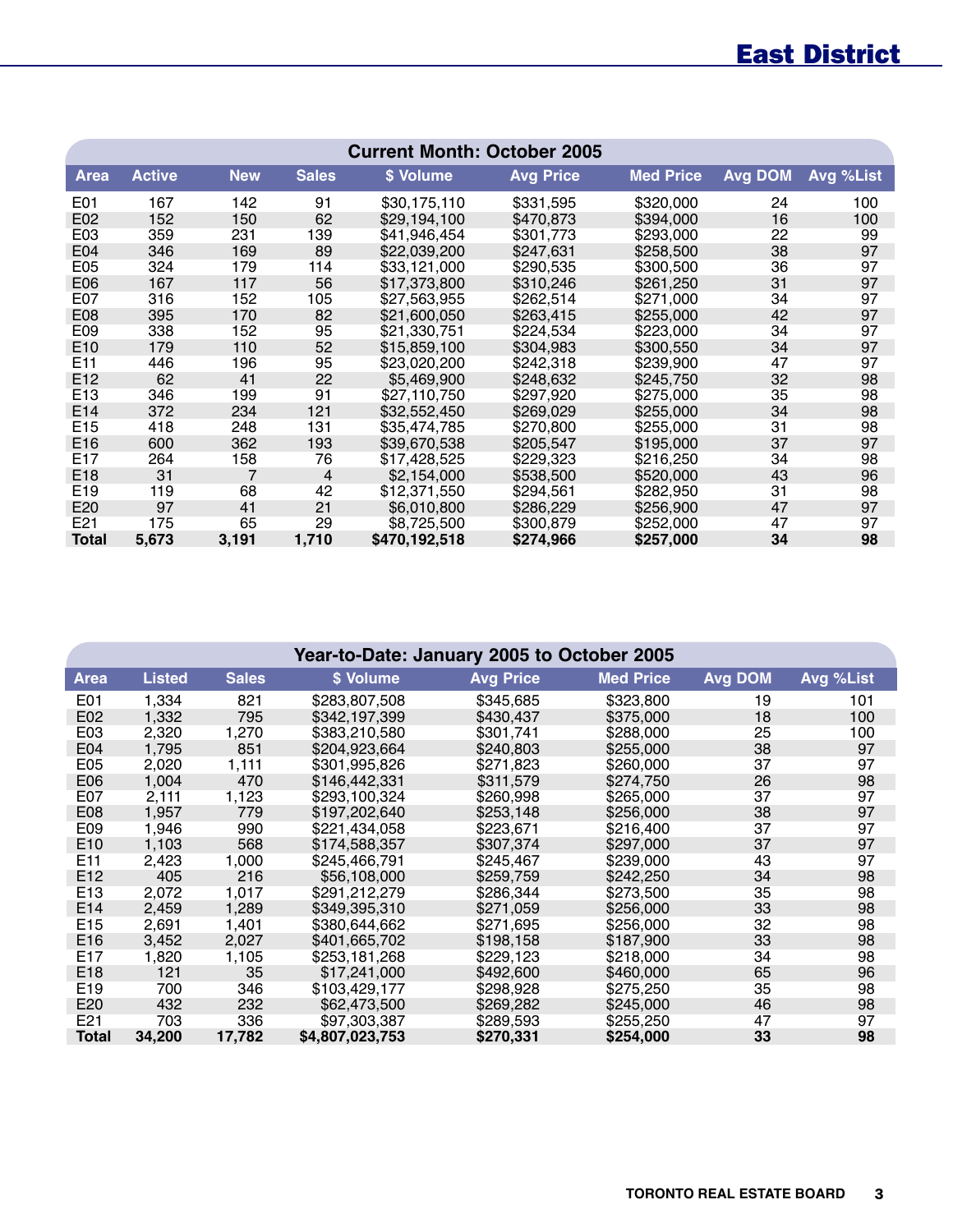

|                  |     |              | <b>Detached Houses</b> |            | <b>Semi-Detached Houses</b> |                       |                 |                          |                          |                  |                             |       |     |
|------------------|-----|--------------|------------------------|------------|-----------------------------|-----------------------|-----------------|--------------------------|--------------------------|------------------|-----------------------------|-------|-----|
| Area             | Act | <b>Sales</b> | Av. Price              | Med. Price |                             | % S-A Av. % List Area |                 | Act                      | <b>Sales</b>             | <b>Av. Price</b> | Med. Price % S-A Av. % List |       |     |
| E01              | 42  | 25           | \$366,296              | \$320,000  | 59.5                        | 97                    | E01             | 89                       | 48                       | \$323,292        | \$319,000                   | 53.9  | 101 |
| E02              | 69  | 20           | \$667,450              | \$624,500  | 29.0                        | 99                    | E02             | 52                       | 31                       | \$394,510        | \$387,500                   | 59.6  | 100 |
| E03              | 149 | 73           | \$341,569              | \$315,000  | 49.0                        | 99                    | E03             | 57                       | 36                       | \$327,475        | \$309,000                   | 63.2  | 101 |
| E04              | 141 | 52           | \$293,656              | \$285,250  | 36.9                        | 97                    | E04             | 29                       | 4                        | \$229,375        | \$232,500                   | 13.8  | 98  |
| E05              | 97  | 45           | \$369,720              | \$370,000  | 46.4                        | 97                    | E05             | 19                       | 9                        | \$300.133        | \$300,000                   | 47.4  | 98  |
| E <sub>06</sub>  | 136 | 44           | \$327,493              | \$272,250  | 33.9                        | 97                    | E06             | 23                       | 8                        | \$263,000        | \$253,000                   | 34.8  | 97  |
| E <sub>0</sub> 7 | 101 | 43           | \$337,788              | \$319,000  | 42.6                        | 97                    | E07             | 21                       | 9                        | \$278,889        | \$278,900                   | 42.9  | 97  |
| E08              | 191 | 45           | \$330,243              | \$295,000  | 23.6                        | 97                    | E08             | 13                       | 3                        | \$221,667        | \$213,000                   | 23.1  | 97  |
| E <sub>09</sub>  | 126 | 35           | \$282,561              | \$285,000  | 27.8                        | 97                    | E09             | 5                        | 3                        | \$244.833        | \$245,000                   | 60.0  | 97  |
| E <sub>10</sub>  | 132 | 35           | \$348,214              | \$343,000  | 26.5                        | 97                    | E10             | 5                        | 5                        | \$287,320        | \$295,000                   | 100.0 | 98  |
| E <sub>11</sub>  | 147 | 45           | \$300,213              | \$308,000  | 30.6                        | 97                    | E <sub>11</sub> | 59                       | 9                        | \$238,889        | \$226,000                   | 15.3  | 97  |
| E <sub>12</sub>  | 44  | 14           | \$275,243              | \$257,450  | 31.8                        | 98                    | E12             | 6                        | 3                        | \$227,333        | \$230,000                   | 50.0  | 99  |
| E <sub>13</sub>  | 205 | 49           | \$366,865              | \$347,000  | 23.9                        | 98                    | E <sub>13</sub> | 24                       | 10                       | \$249.430        | \$240,000                   | 41.7  | 98  |
| E <sub>14</sub>  | 269 | 76           | \$295,863              | \$280,500  | 28.3                        | 98                    | E14             | 17                       | 8                        | \$245,750        | \$242,000                   | 47.1  | 98  |
| E <sub>15</sub>  | 305 | 79           | \$305,800              | \$295,000  | 25.9                        | 98                    | E <sub>15</sub> | 9                        | 6                        | \$211.817        | \$219,000                   | 66.7  | 99  |
| E <sub>16</sub>  | 443 | 126          | \$231,427              | \$222,750  | 28.4                        | 97                    | E16             | 60                       | 32                       | \$170,147        | \$171,200                   | 53.3  | 98  |
| E <sub>17</sub>  | 178 | 37           | \$264,897              | \$245,900  | 20.8                        | 98                    | E17             | 6                        | 4                        | \$169,000        | \$169,500                   | 66.7  | 99  |
| E <sub>18</sub>  | 31  | 4            | \$538,500              | \$520,000  | 12.9                        | 96                    | E18             | ۰.                       |                          |                  |                             |       |     |
| E <sub>19</sub>  | 102 | 34           | \$310,134              | \$298,500  | 33.3                        | 98                    | E <sub>19</sub> | $\overline{\phantom{0}}$ | $\overline{\phantom{a}}$ |                  |                             |       |     |
| E <sub>20</sub>  | 96  | 18           | \$295,544              | \$261,500  | 18.8                        | 97                    | E20             | ٠                        |                          |                  |                             |       |     |
| E21              | 170 | 27           | \$305,759              | \$252,000  | 15.9                        | 97                    | E21             | 2                        |                          | \$205,000        | \$205,000                   | 50.0  | 100 |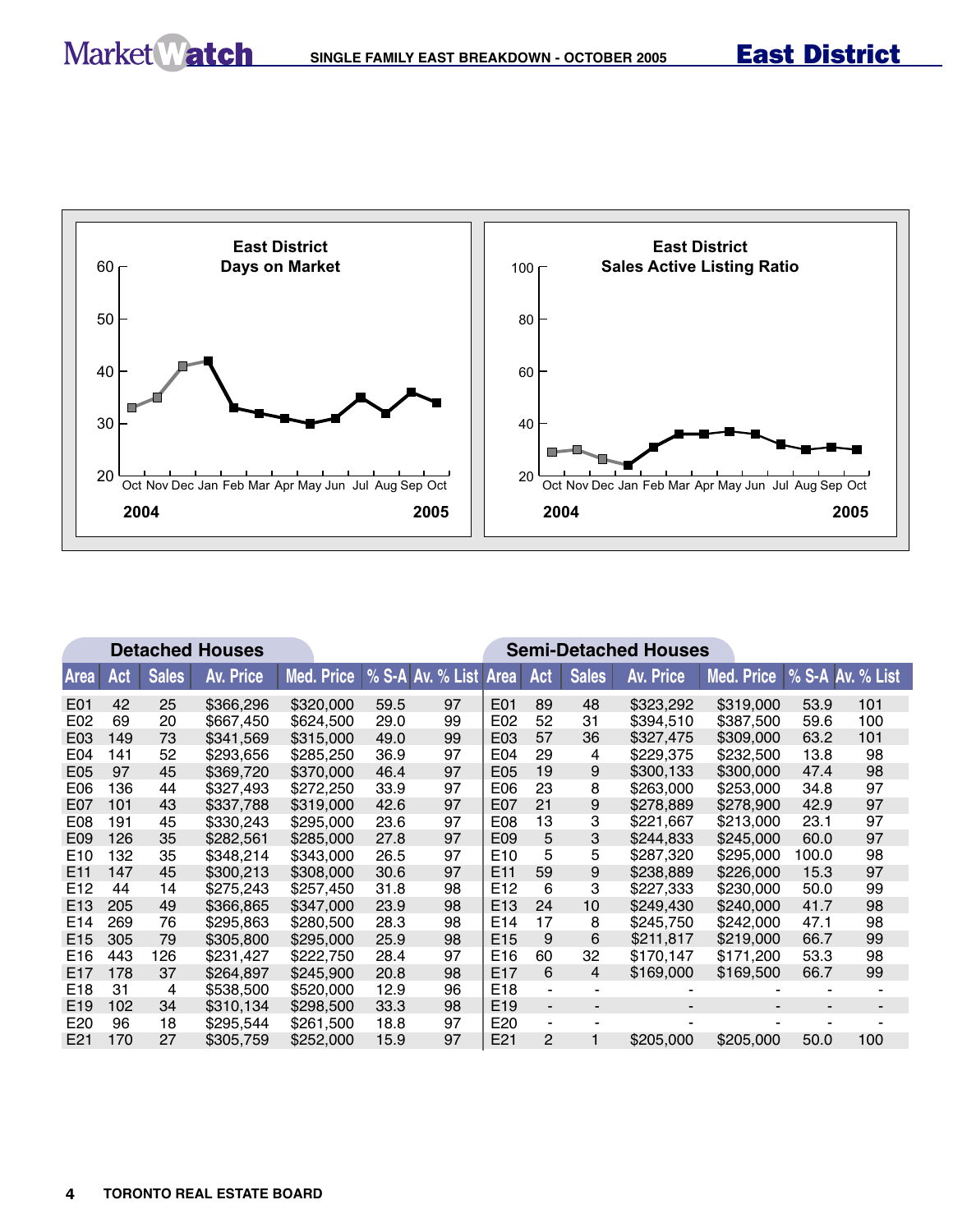|                 |                          |                          | <b>Condo Apartment</b> |                                  |      |                |                 |                          | Link                     |                          |            |                          |                  |
|-----------------|--------------------------|--------------------------|------------------------|----------------------------------|------|----------------|-----------------|--------------------------|--------------------------|--------------------------|------------|--------------------------|------------------|
| <b>Area</b>     | Act                      | <b>Sales</b>             | <b>Av. Price</b>       | Med. Price % S-A Av. % List Area |      |                |                 | Act                      | <b>Sales</b>             | Av. Price                | Med. Price |                          | % S-A Av. % List |
| E01             | 5                        | 3                        | \$213,667              | \$140,000                        | 60.0 | 97             | E01             | -                        | $\blacksquare$           | $\overline{\phantom{0}}$ |            |                          |                  |
| E02             | 14                       | 6                        | \$307,900              | \$294,950                        | 42.9 | 100            | E02             | -                        | $\blacksquare$           | $\blacksquare$           |            | $\overline{\phantom{a}}$ |                  |
| E03             | 120                      | 25                       | \$153,472              | \$135,000                        | 20.8 | 96             | E03             | $\overline{\phantom{a}}$ | $\overline{\phantom{a}}$ | Ξ.                       | ۰.         | $\overline{\phantom{0}}$ |                  |
| E04             | 139                      | 21                       | \$156,890              | \$160,000                        | 15.1 | 97             | E04             | -                        |                          |                          |            |                          |                  |
| E05             | 139                      | 36                       | \$216,147              | \$211,000                        | 25.9 | 96             | E05             | 6                        | 7                        | \$317,500                | \$322,500  | 116.7                    | 97               |
| E06             | 6                        | 3                        | \$206.700              | \$209.500                        | 50.0 | 102            | E06             | $\blacksquare$           |                          |                          |            |                          |                  |
| E07             | 131                      | 35                       | \$176,533              | \$172,000                        | 26.7 | 96             | E07             | 20                       | 4                        | \$271,500                | \$276,500  | 20.0                     | 97               |
| E08             | 124                      | 20                       | \$142,725              | \$142,500                        | 16.1 | 96             | E08             | 4                        |                          |                          |            |                          |                  |
| E09             | 160                      | 47                       | \$190,215              | \$180,500                        | 29.4 | 97             | E09             | $\overline{\phantom{0}}$ | $\overline{\phantom{0}}$ |                          |            |                          |                  |
| E <sub>10</sub> | 13                       | 3                        | \$126,833              | \$132,000                        | 23.1 | 96             | E <sub>10</sub> |                          |                          |                          |            |                          |                  |
| E <sub>11</sub> | 116                      | 18                       | \$127,006              | \$119,500                        | 15.5 | 95             | E <sub>11</sub> | 8                        | 2                        | \$258,500                | \$258,500  | 25.0                     | 99               |
| E <sub>12</sub> | 4                        |                          | \$144,000              | \$144,000                        | 25.0 | 96             | E <sub>12</sub> | -                        |                          | \$263,000                | \$263,000  |                          | 98               |
| E <sub>13</sub> | 33                       | 5                        | \$169,400              | \$164,000                        | 15.2 | 98             | E <sub>13</sub> | 17                       | 3                        | \$261,333                | \$272,500  | 17.7                     | 98               |
| E <sub>14</sub> | 27                       | 7                        | \$183,771              | \$169,900                        | 25.9 | 98             | E <sub>14</sub> | 10                       | 4                        | \$243.875                | \$243.750  | 40.0                     | 98               |
| E <sub>15</sub> | 13                       | 2                        | \$263,250              | \$263,250                        | 15.4 | 98             | E <sub>15</sub> | 25                       | 10                       | \$231,804                | \$228,618  | 40.0                     | 98               |
| E <sub>16</sub> | 11                       | 6                        | \$138,806              | \$141,969                        | 54.6 | 99             | E <sub>16</sub> | 23                       | 9                        | \$183,133                | \$183,200  | 39.1                     | 97               |
| E <sub>17</sub> | 4                        |                          | \$138,000              | \$138,000                        | 25.0 | 99             | E <sub>17</sub> | 53                       | 21                       | \$217,001                | \$218,000  | 39.6                     | 98               |
| E <sub>18</sub> | -                        |                          |                        |                                  |      | $\blacksquare$ | E18             |                          |                          |                          |            |                          |                  |
| E <sub>19</sub> | $\overline{\phantom{a}}$ | $\overline{\phantom{0}}$ |                        |                                  |      | ۰.             | E <sub>19</sub> | 6                        | 3                        | \$228,667                | \$223,000  | 50.0                     | 98               |
| E <sub>20</sub> | ٠                        |                          |                        |                                  |      | -              | E20             |                          | 3                        | \$230,333                | \$234,000  | 300.0                    | 98               |
| E <sub>21</sub> |                          |                          |                        |                                  |      |                | E21             | 3                        |                          | \$265,000                | \$265,000  | 33.3                     | 98               |

|                  | <b>Condo Townhouse</b> |                |           |                                  |      |     |                  |                          |              | <b>Detached Condo</b>    |                             |  |
|------------------|------------------------|----------------|-----------|----------------------------------|------|-----|------------------|--------------------------|--------------|--------------------------|-----------------------------|--|
| <b>Area</b>      | Act                    | <b>Sales</b>   | Av. Price | Med. Price % S-A Av. % List Area |      |     |                  | Act                      | <b>Sales</b> | Av. Price                | Med. Price % S-A Av. % List |  |
| E01              | 6                      | $\overline{2}$ | \$282,500 | \$282,500 33.3                   |      | 98  | E01              |                          |              | $\overline{\phantom{0}}$ |                             |  |
| E02              | 2                      |                | \$319,900 | \$319,900                        | 50.0 | 100 | E02              | -                        |              |                          |                             |  |
| E03              | 8                      |                | \$239,000 | \$239,000                        | 12.5 | 96  | E03              | $\overline{\phantom{a}}$ |              |                          |                             |  |
| E <sub>04</sub>  | 33                     | 10             | \$219,350 | \$218,500                        | 30.3 | 98  | E04              | -                        |              |                          |                             |  |
| E05              | 60                     | 16             | \$218,725 | \$220,000                        | 26.7 | 97  | E05              | $\overline{\phantom{a}}$ |              | ۰.                       |                             |  |
| E06              |                        |                |           |                                  |      |     | E06              | ۰                        |              |                          |                             |  |
| E07              | 29                     | 8              | \$239,538 | \$236,750                        | 27.6 | 97  | E07              | $\blacksquare$           |              | ۰.                       |                             |  |
| E <sub>0</sub> 8 | 46                     | 11             | \$218,255 | \$212,000                        | 23.9 | 98  | E <sub>0</sub> 8 |                          |              |                          |                             |  |
| E09              | 43                     | 9              | \$171,500 | \$171,000                        | 20.9 | 97  | E <sub>09</sub>  | $\overline{\phantom{a}}$ |              |                          |                             |  |
| E <sub>10</sub>  | 20                     | 7              | \$180,643 | \$173,000 35.0                   |      | 96  | E <sub>10</sub>  |                          |              |                          |                             |  |
| E <sub>11</sub>  | 67                     | 14             | \$198,329 | \$189,000                        | 20.9 | 97  | E <sub>11</sub>  | 2                        |              |                          |                             |  |
| E <sub>12</sub>  | 8                      | $\overline{2}$ | \$159,250 | \$159,250                        | 25.0 | 96  | E <sub>12</sub>  | ۰                        |              |                          |                             |  |
| E <sub>13</sub>  | 52                     | 14             | \$194,807 | \$187,900                        | 26.9 | 98  | E <sub>13</sub>  |                          |              |                          |                             |  |
| E <sub>14</sub>  | 18                     | 11             | \$203,318 | \$209,000                        | 61.1 | 98  | E14              | 2                        |              |                          |                             |  |
| E <sub>15</sub>  | 20                     | 8              | \$184,738 | \$188,500                        | 40.0 | 98  | E <sub>15</sub>  |                          |              |                          |                             |  |
| E <sub>16</sub>  | 46                     | 17             | \$118,324 | \$115,000                        | 37.0 | 96  | E <sub>16</sub>  |                          |              |                          |                             |  |
| E <sub>17</sub>  | 6                      | 2              | \$148,000 | \$148,000                        | 33.3 | 99  | E <sub>17</sub>  | $\overline{\phantom{a}}$ |              |                          |                             |  |
| E <sub>18</sub>  |                        |                |           |                                  |      | ۰   | E <sub>18</sub>  |                          |              |                          |                             |  |
| E <sub>19</sub>  |                        |                |           |                                  |      | ۰.  | E <sub>19</sub>  | $\overline{\phantom{0}}$ |              |                          |                             |  |
| E20              |                        |                |           |                                  |      | ٠.  | E20              |                          |              |                          |                             |  |
| E <sub>21</sub>  |                        |                |           |                                  |      |     | E21              |                          |              |                          |                             |  |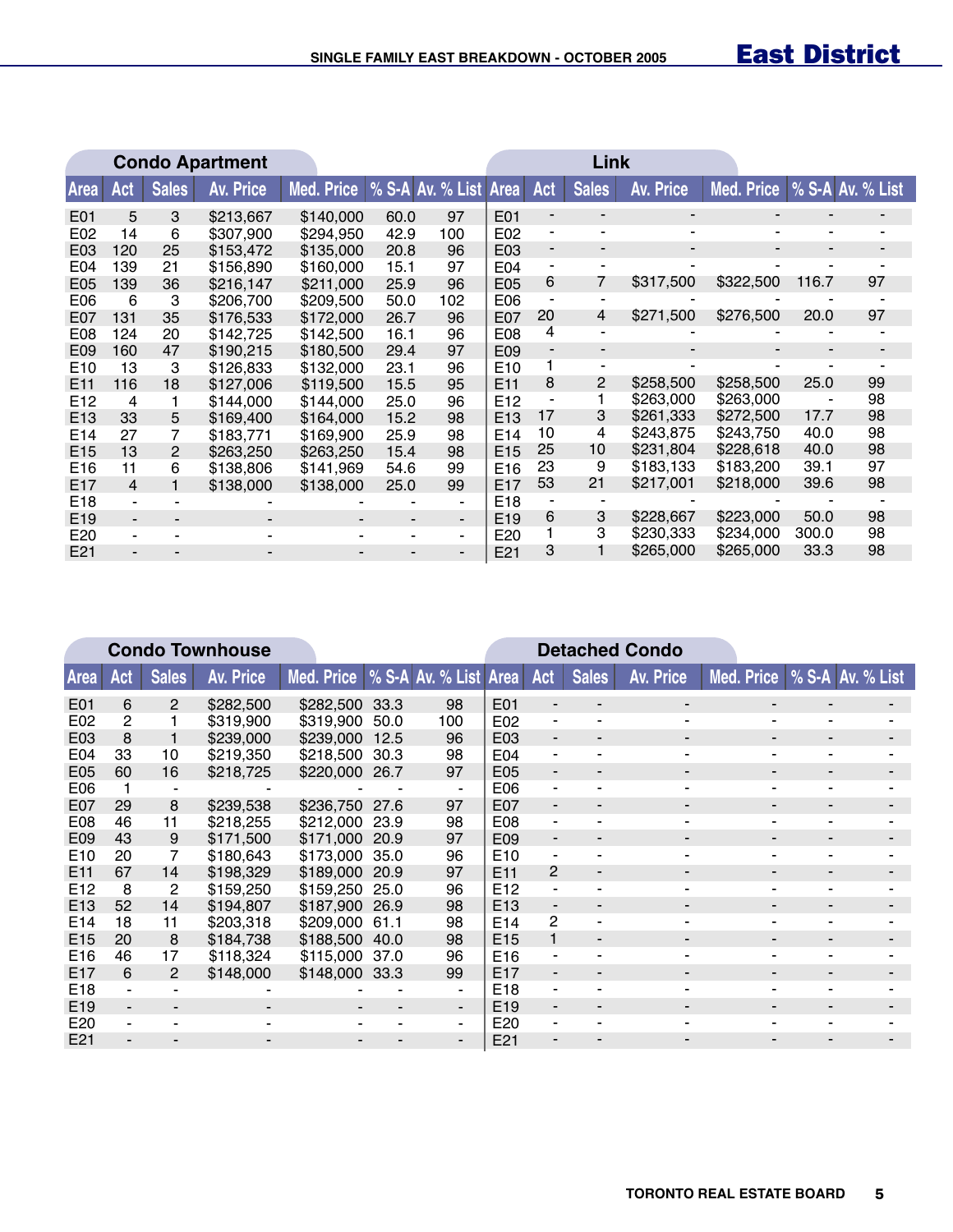Market Match SINGLE FAMILY EAST BREAKDOWN - OCTOBER 2005

East District

|                  |                |              | <b>Co-op Apartment</b> |                                  |      |                |                 |                   |                | <b>Attached/Row/Townhouse</b> |            |       |                  |
|------------------|----------------|--------------|------------------------|----------------------------------|------|----------------|-----------------|-------------------|----------------|-------------------------------|------------|-------|------------------|
| Area             | Act            | <b>Sales</b> | <b>Av. Price</b>       | Med. Price % S-A Av. % List Area |      |                |                 | <b>Act</b>        | <b>Sales</b>   | <b>Av. Price</b>              | Med. Price |       | % S-A Av. % List |
| E01              | $\overline{2}$ |              |                        |                                  |      | $\blacksquare$ | E01             | 23                | 13             | \$330,285                     | \$323,000  | 56.5  | 99               |
| E02              | 3              |              |                        |                                  |      |                | E02             | 12                | 4              | \$362,000                     | \$309,500  | 33.3  | 101              |
| E03              | 2              |              |                        |                                  |      |                | E03             | 23                | $\overline{4}$ | \$286,750                     | \$262,500  | 17.4  | 96               |
| E04              |                |              | \$155,500              | \$155,500 100.0                  |      | 99             | E04             | 3                 |                | \$207,900                     | \$207,900  | 33.3  | 99               |
| E05              | 2              |              |                        |                                  |      | -              | E05             |                   |                | \$279,000                     | \$279,000  | 100.0 | 98               |
| E06              |                |              |                        |                                  |      |                | E06             |                   |                | \$240,000                     | \$240,000  | 100.0 | 96               |
| E07              | 2              |              | \$178,000              | \$178,000                        | 50.0 | 95             | E07             | $12 \overline{ }$ | 5              | \$234,020                     | \$242,000  | 41.7  | 99               |
| E <sub>0</sub> 8 |                |              |                        |                                  |      |                | E08             | 17                | 3              | \$272,933                     | \$276,900  | 17.7  | 99               |
| E09              | $\overline{2}$ |              | \$223,000              | \$223,000                        | 50.0 | 98             | E09             | 2                 |                |                               |            |       |                  |
| E <sub>10</sub>  |                |              |                        |                                  |      |                | E10             | 8                 | 2              | \$295,000                     | \$295,000  | 25.0  | 98               |
| E11              | ۰.             |              | ۰.                     |                                  | -    | $\blacksquare$ | E <sub>11</sub> | 47                |                | \$254,414                     | \$252,000  | 14.9  | 97               |
| E <sub>12</sub>  |                |              |                        |                                  |      | $\blacksquare$ | E <sub>12</sub> |                   |                | \$209,000                     | \$209,000  |       | 99               |
| E <sub>13</sub>  |                |              |                        |                                  |      | $\blacksquare$ | E <sub>13</sub> | 15                | 10             | \$228,175                     | \$233,000  | 66.7  | 98               |
| E14              |                |              |                        |                                  |      |                | E <sub>14</sub> | 29                | 15             | \$240,167                     | \$228,000  | 51.7  | 98               |
| E <sub>15</sub>  |                |              |                        |                                  |      | $\blacksquare$ | E <sub>15</sub> | 45                | 26             | \$220,125                     | \$218.750  | 57.8  | 98               |
| E <sub>16</sub>  |                |              |                        |                                  |      |                | E <sub>16</sub> | 17                | 3              | \$191,167                     | \$208,000  | 17.7  | 97               |
| E <sub>17</sub>  |                |              |                        |                                  |      | $\blacksquare$ | E <sub>17</sub> | 17                | 11             | \$178,209                     | \$177,000  | 64.7  | 99               |
| E <sub>18</sub>  |                |              |                        |                                  |      |                | E <sub>18</sub> |                   |                |                               |            |       |                  |
| E <sub>19</sub>  |                |              |                        |                                  |      | $\blacksquare$ | E <sub>19</sub> | 11                | 5              | \$228,200                     | \$230,000  | 45.5  | 98               |
| E20              |                |              |                        |                                  |      |                | E20             |                   |                |                               |            |       |                  |
| E21              |                |              |                        |                                  |      |                | E21             |                   |                |                               |            |       |                  |

# West District

|                 | <b>Current Month: October 2005</b> |            |              |               |                  |                  |                |           |  |  |  |  |
|-----------------|------------------------------------|------------|--------------|---------------|------------------|------------------|----------------|-----------|--|--|--|--|
| <b>Area</b>     | <b>Active</b>                      | <b>New</b> | <b>Sales</b> | \$ Volume     | <b>Avg Price</b> | <b>Med Price</b> | <b>Avg DOM</b> | Avg %List |  |  |  |  |
| W01             | 113                                | 50         | 46           | \$16,951,409  | \$368,509        | \$343,750        | 24             | 99        |  |  |  |  |
| W02             | 190                                | 141        | 72           | \$29,516,300  | \$409,949        | \$368,000        | 19             | 100       |  |  |  |  |
| <b>W03</b>      | 307                                | 152        | 73           | \$18.681.750  | \$255.914        | \$254,250        | 35             | 97        |  |  |  |  |
| W04             | 295                                | 115        | 69           | \$19,084,599  | \$276,588        | \$282,100        | 36             | 96        |  |  |  |  |
| <b>W05</b>      | 500                                | 207        | 82           | \$19,740,650  | \$240,740        | \$276,000        | 50             | 96        |  |  |  |  |
| W06             | 340                                | 178        | 92           | \$27,717,850  | \$301.281        | \$286,000        | 41             | 98        |  |  |  |  |
| <b>W07</b>      | 116                                | 93         | 51           | \$21.786.100  | \$427.178        | \$410,000        | 22             | 99        |  |  |  |  |
| <b>W08</b>      | 301                                | 166        | 108          | \$51,560,550  | \$477,413        | \$424,000        | 29             | 98        |  |  |  |  |
| W09             | 189                                | 83         | 42           | \$12,033,880  | \$286,521        | \$308,800        | 36             | 97        |  |  |  |  |
| W <sub>10</sub> | 492                                | 209        | 74           | \$18,829,900  | \$254.458        | \$272,250        | 41             | 96        |  |  |  |  |
| W <sub>12</sub> | 277                                | 139        | 87           | \$35,024,525  | \$402.581        | \$325,000        | 40             | 97        |  |  |  |  |
| W13             | 252                                | 127        | 89           | \$43,664,200  | \$490,609        | \$360,000        | 30             | 97        |  |  |  |  |
| W14             | 155                                | 81         | 60           | \$16,481,200  | \$274,687        | \$257,100        | 31             | 97        |  |  |  |  |
| W <sub>15</sub> | 492                                | 281        | 154          | \$32,889,350  | \$213,567        | \$196,500        | 33             | 98        |  |  |  |  |
| W <sub>16</sub> | 194                                | 131        | 80           | \$26,571,738  | \$332,147        | \$296,750        | 29             | 97        |  |  |  |  |
| W17             |                                    |            |              |               |                  |                  |                |           |  |  |  |  |
| W18             | 149                                | 71         | 34           | \$8.219,900   | \$241,762        | \$247,500        | 37             | 97        |  |  |  |  |
| W <sub>19</sub> | 571                                | 335        | 225          | \$72,474,451  | \$322,109        | \$312,700        | 29             | 98        |  |  |  |  |
| W20             | 526                                | 373        | 248          | \$76,904,147  | \$310,097        | \$293,500        | 26             | 98        |  |  |  |  |
| W <sub>21</sub> | 333                                | 180        | 108          | \$49,201,400  | \$455,569        | \$378,750        | 34             | 97        |  |  |  |  |
| W <sub>22</sub> | 145                                | 88         | 70           | \$22,952,300  | \$327,890        | \$292,950        | 34             | 98        |  |  |  |  |
| W23             | 1,281                              | 731        | 391          | \$110,788,790 | \$283,347        | \$270,000        | 34             | 98        |  |  |  |  |
| W24             | 798                                | 457        | 270          | \$76,934,418  | \$284,942        | \$272,000        | 35             | 97        |  |  |  |  |
| W <sub>25</sub> | 91                                 | 44         | 27           | \$8,774,600   | \$324,985        | \$260,000        | 44             | 97        |  |  |  |  |
| W <sub>26</sub> | 20                                 | 6          | 1            | \$815,000     | \$815,000        | \$815,000        | 371            | 92        |  |  |  |  |
| W27             | 212                                | 114        | 87           | \$28,482,760  | \$327,388        | \$295,000        | 45             | 98        |  |  |  |  |
| W28             | 250                                | 91         | 65           | \$25,851,700  | \$397,718        | \$345,000        | 50             | 97        |  |  |  |  |
| W29             | 154                                | 96         | 54           | \$13,362,001  | \$247,444        | \$239,500        | 47             | 98        |  |  |  |  |
| <b>Total</b>    | 8,743                              | 4,739      | 2,759        | \$885,295,468 | \$320,875        | \$287,000        | 34             | 98        |  |  |  |  |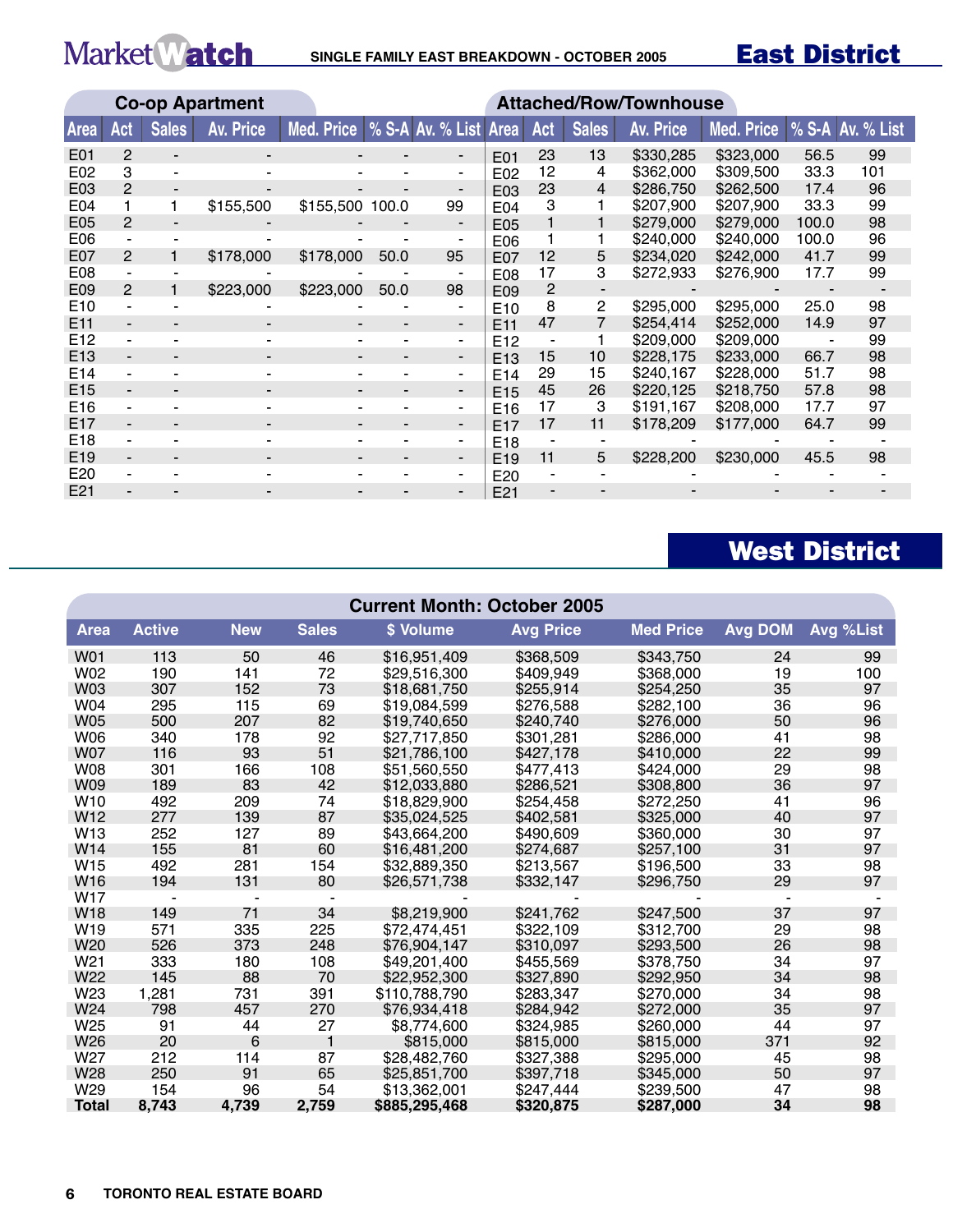

|                 | Year-to-Date: January 2005 to October 2005 |              |                 |                  |                  |                |           |  |  |  |  |  |
|-----------------|--------------------------------------------|--------------|-----------------|------------------|------------------|----------------|-----------|--|--|--|--|--|
| <b>Area</b>     | <b>Listed</b>                              | <b>Sales</b> | \$ Volume       | <b>Avg Price</b> | <b>Med Price</b> | <b>Avg DOM</b> | Avg %List |  |  |  |  |  |
| <b>W01</b>      | 801                                        | 509          | \$198,927,114   | \$390,819        | \$363,000        | 27             | 100       |  |  |  |  |  |
| W02             | 1,176                                      | 649          | \$254,666,737   | \$392,399        | \$347,900        | 23             | 100       |  |  |  |  |  |
| <b>W03</b>      | 1,522                                      | 699          | \$176,715,946   | \$252,813        | \$250,000        | 34             | 97        |  |  |  |  |  |
| W04             | 1,352                                      | 620          | \$172,771,288   | \$278,663        | \$274,000        | 34             | 97        |  |  |  |  |  |
| <b>W05</b>      | 1,970                                      | 789          | \$199,377,340   | \$252,696        | \$280,000        | 43             | 96        |  |  |  |  |  |
| <b>W06</b>      | 1,845                                      | 946          | \$297,254,384   | \$314,222        | \$290,000        | 37             | 98        |  |  |  |  |  |
| <b>W07</b>      | 744                                        | 465          | \$193,272,011   | \$415,639        | \$399,900        | 25             | 100       |  |  |  |  |  |
| <b>W08</b>      | 1,762                                      | 1,051        | \$497,980,338   | \$473,816        | \$388,000        | 29             | 99        |  |  |  |  |  |
| <b>W09</b>      | 934                                        | 463          | \$139,163,369   | \$300,569        | \$313,000        | 36             | 97        |  |  |  |  |  |
| W <sub>10</sub> | 2,199                                      | 953          | \$227,626,701   | \$238,853        | \$260,000        | 42             | 97        |  |  |  |  |  |
| W12             | 1,499                                      | 827          | \$322,022,312   | \$389,386        | \$324,000        | 34             | 98        |  |  |  |  |  |
| W <sub>13</sub> | 1,434                                      | 792          | \$352,933,881   | \$445,624        | \$345,000        | 30             | 97        |  |  |  |  |  |
| W14             | 1,001                                      | 578          | \$157,705,870   | \$272,848        | \$259,000        | 32             | 97        |  |  |  |  |  |
| W15             | 2,815                                      | 1,486        | \$315,298,921   | \$212,180        | \$190,000        | 39             | 97        |  |  |  |  |  |
| W16             | 1,432                                      | 869          | \$279,220,598   | \$321,313        | \$296,000        | 29             | 98        |  |  |  |  |  |
| W <sub>17</sub> | 6                                          |              |                 |                  |                  |                |           |  |  |  |  |  |
| <b>W18</b>      | 815                                        | 365          | \$86,125,550    | \$235,960        | \$245,000        | 36             | 97        |  |  |  |  |  |
| W <sub>19</sub> | 4,103                                      | 2,374        | \$747,017,139   | \$314,666        | \$300,000        | 32             | 98        |  |  |  |  |  |
| W20             | 4,344                                      | 2,723        | \$849,981,414   | \$312,149        | \$294,000        | 29             | 98        |  |  |  |  |  |
| W21             | 1,787                                      | 1,003        | \$434,486,953   | \$433,187        | \$355,000        | 36             | 98        |  |  |  |  |  |
| W22             | 887                                        | 507          | \$158,498,480   | \$312,620        | \$295,000        | 30             | 98        |  |  |  |  |  |
| W23             | 7,976                                      | 4,148        | \$1,155,514,932 | \$278,572        | \$265,000        | 34             | 98        |  |  |  |  |  |
| W24             | 5,088                                      | 2,688        | \$761,106,393   | \$283,150        | \$269,000        | 34             | 98        |  |  |  |  |  |
| W <sub>25</sub> | 440                                        | 272          | \$89,489,140    | \$329,004        | \$269,450        | 46             | 98        |  |  |  |  |  |
| W26             | 46                                         | 18           | \$11,255,000    | \$625,278        | \$490,000        | 75             | 97        |  |  |  |  |  |
| W <sub>27</sub> | 1,348                                      | 874          | \$270,263,594   | \$309,226        | \$285,000        | 39             | 98        |  |  |  |  |  |
| W28             | 1,236                                      | 718          | \$278,440,309   | \$387,800        | \$348,500        | 38             | 98        |  |  |  |  |  |
| W29             | 900                                        | 579          | \$143,387,901   | \$247,648        | \$232,000        | 37             | 98        |  |  |  |  |  |
| <b>Total</b>    | 51,462                                     | 27,965       | \$8,770,503,615 | \$313,624        | \$281,000        | 34             | 98        |  |  |  |  |  |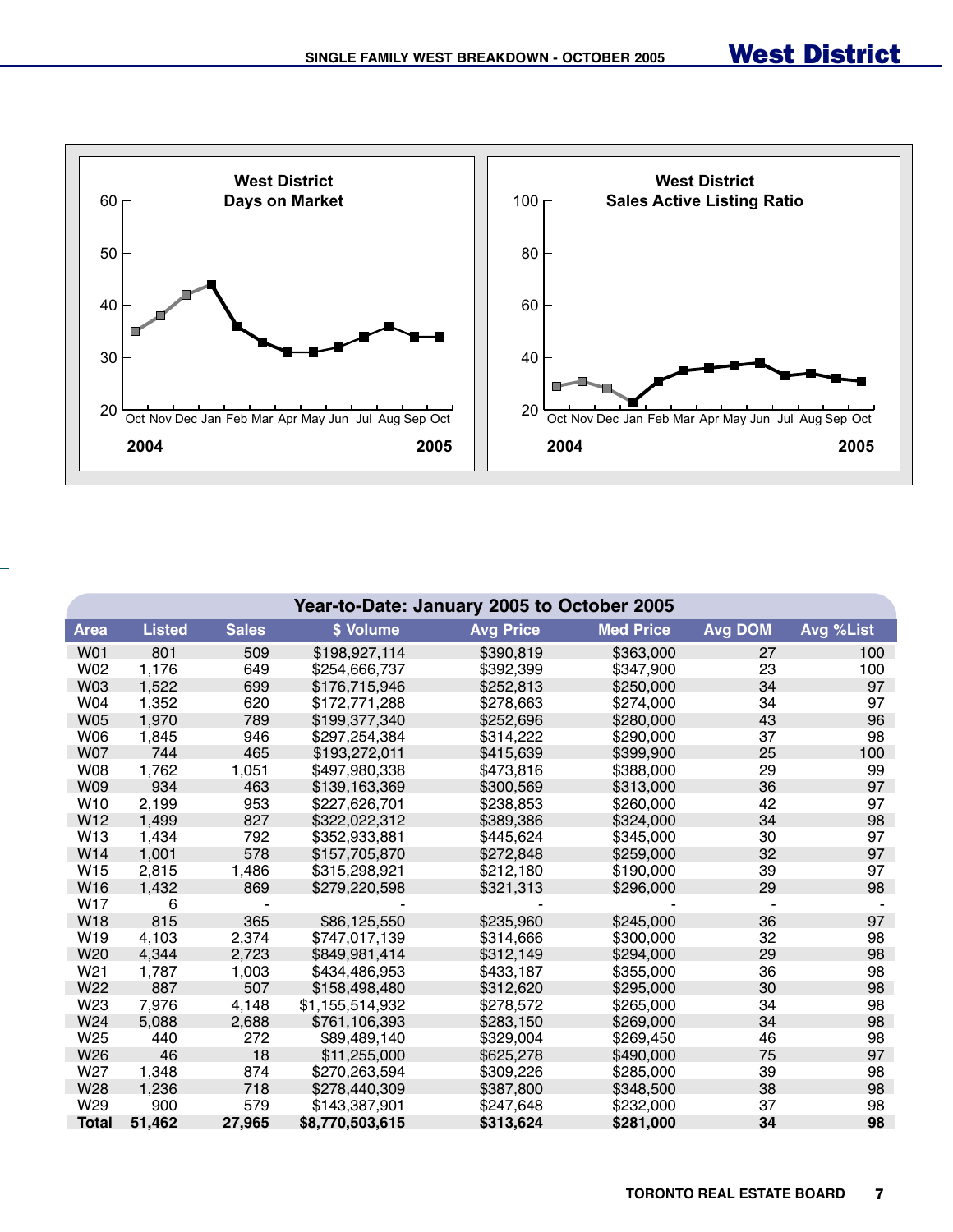### West District **SINGLE FAMILY WEST BREAKDOWN - OCTOBER 2005**

|                 |     |                | <b>Detached Houses</b> |            |      |                       | <b>Semi-Detached Houses</b> |                |              |                  |                   |       |                  |
|-----------------|-----|----------------|------------------------|------------|------|-----------------------|-----------------------------|----------------|--------------|------------------|-------------------|-------|------------------|
| Area            | Act | <b>Sales</b>   | <b>Av. Price</b>       | Med. Price |      | % S-A Av. % List Area |                             | Act            | <b>Sales</b> | <b>Av. Price</b> | <b>Med. Price</b> |       | % S-A Av. % List |
| <b>W01</b>      | 41  | 17             | \$493,048              | \$495,000  | 41.5 | 99                    | W01                         | 24             | 15           | \$331,573        | \$330,100         | 62.5  | 101              |
| <b>W02</b>      | 78  | 30             | \$540,077              | \$537,500  | 38.5 | 101                   | <b>W02</b>                  | 73             | 36           | \$327,114        | \$321.250         | 49.3  | 98               |
| W <sub>03</sub> | 192 | 41             | \$263,946              | \$257,000  | 21.4 | 97                    | W03                         | 77             | 21           | \$274,060        | \$266,000         | 27.3  | 97               |
| W04             | 142 | 41             | \$339,759              | \$318,000  | 28.9 | 97                    | W04                         | 24             | 6            | \$285,083        | \$291.000         | 25.0  | 96               |
| <b>W05</b>      | 111 | 23             | \$349,370              | \$350,000  | 20.7 | 96                    | <b>W05</b>                  | 130            | 23           | \$286,950        | \$283,900         | 17.7  | 96               |
| <b>W06</b>      | 110 | 34             | \$297,541              | \$297,700  | 30.9 | 98                    | <b>W06</b>                  | 10             | 6            | \$312,358        | \$318,000         | 60.0  | 98               |
| <b>W07</b>      | 73  | 35             | \$472,294              | \$430,000  | 48.0 | 100                   | <b>W07</b>                  | 1              |              |                  |                   |       |                  |
| <b>W08</b>      | 153 | 58             | \$683,671              | \$632,000  | 37.9 | 99                    | <b>W08</b>                  | 3              | 2            | \$343,500        | \$343,500         | 66.7  | 98               |
| W09             | 66  | 19             | \$414,883              | \$400,000  | 28.8 | 99                    | W09                         | 8              | 3            | \$292,200        | \$287,000         | 37.5  | 97               |
| W <sub>10</sub> | 199 | 39             | \$318,115              | \$300,000  | 19.6 | 97                    | W <sub>10</sub>             | 21             | 3            | \$278,000        | \$280,000         | 14.3  | 97               |
| W <sub>12</sub> | 151 | 46             | \$525,364              | \$420,000  | 30.5 | 97                    | W <sub>12</sub>             | 9              | 7            | \$314,714        | \$295,000         | 77.8  | 98               |
| W <sub>13</sub> | 152 | 54             | \$661,913              | \$498,500  | 35.5 | 97                    | W <sub>13</sub>             | 26             | 12           | \$269.958        | \$272,500         | 46.2  | 98               |
| W <sub>14</sub> | 45  | 19             | \$416,974              | \$405,000  | 42.2 | 97                    | W <sub>14</sub>             | 11             | 4            | \$299,500        | \$299,000         | 36.4  | 97               |
| W <sub>15</sub> | 32  | $\overline{7}$ | \$405,429              | \$425,000  | 21.9 | 98                    | W <sub>15</sub>             | 23             | 17           | \$305,462        | \$302,000         | 73.9  | 98               |
| W <sub>16</sub> | 91  | 39             | \$388,763              | \$340,000  | 42.9 | 97                    | W <sub>16</sub>             | 39             | 17           | \$291,235        | \$290,000         | 43.6  | 97               |
| W <sub>17</sub> |     |                |                        |            |      | $\blacksquare$        | W <sub>17</sub>             |                |              |                  |                   |       |                  |
| W <sub>18</sub> | 48  | 16             | \$277,219              | \$283,000  | 33.3 | 97                    | W <sub>18</sub>             | 57             | 8            | \$256,188        | \$254,500         | 14.0  | 97               |
| W <sub>19</sub> | 234 | 83             | \$415,686              | \$402,500  | 35.5 | 97                    | W <sub>19</sub>             | 46             | 52           | \$308.648        | \$309.750         | 113.0 | 98               |
| W <sub>20</sub> | 260 | 103            | \$384,774              | \$370,000  | 39.6 | 98                    | W <sub>20</sub>             | 90             | 53           | \$294,318        | \$295,000         | 58.9  | 98               |
| W <sub>21</sub> | 238 | 77             | \$526,661              | \$429,000  | 32.4 | 97                    | W <sub>21</sub>             | 9              | 5            | \$300,900        | \$285,000         | 55.6  | 99               |
| W22             | 95  | 35             | \$396.617              | \$361,000  | 36.8 | 98                    | W22                         | 24             | 21           | \$273,057        | \$274,000         | 87.5  | 98               |
| W <sub>23</sub> | 822 | 232            | \$314,809              | \$305,000  | 28.2 | 98                    | W <sub>23</sub>             | 249            | 74           | \$259,698        | \$263,000         | 29.7  | 98               |
| W24             | 464 | 140            | \$344,425              | \$348,000  | 30.2 | 98                    | W24 121                     |                | 54           | \$260,620        | \$261,000         | 44.6  | 98               |
| W <sub>25</sub> | 58  | 11             | \$465,773              | \$327,500  | 19.0 | 96                    | W <sub>25</sub>             | 5              | 3            | \$235,500        | \$235,000         | 60.0  | 97               |
| W <sub>26</sub> | 19  | $\mathbf 1$    | \$815,000              | \$815,000  | 5.3  | 92                    | W26                         | 1              |              |                  |                   |       |                  |
| W <sub>27</sub> | 174 | 68             | \$356,586              | \$326,875  | 39.1 | 97                    | W <sub>27</sub>             | $\overline{7}$ | 3            | \$242,333        | \$265,000         | 42.9  | 100              |
| W28             | 209 | 52             | \$430,509              | \$372,500  | 24.9 | 96                    | W28                         | 10             | 5            | \$282,450        | \$281,750         | 50.0  | 98               |
| W <sub>29</sub> | 127 | 35             | \$284.637              | \$264,000  | 27.6 | 98                    | W <sub>29</sub>             | 10             | 8            | \$192,375        | \$193,500         | 80.0  | 99               |

|                 | <b>Condo Apartment</b> |                |           |                               |      |                |                 |                          | Link           |                          |                |                |                  |
|-----------------|------------------------|----------------|-----------|-------------------------------|------|----------------|-----------------|--------------------------|----------------|--------------------------|----------------|----------------|------------------|
| <b>Area</b>     | Act                    | <b>Sales</b>   | Av. Price | Med. Price   % S-A Av. % List |      |                | <b>Area</b>     | Act                      | <b>Sales</b>   | Av. Price                | Med. Price     |                | % S-A Av. % List |
| W01             | 22                     | 7              | \$211,643 | \$205,000                     | 31.8 | 97             | <b>W01</b>      |                          |                |                          |                |                |                  |
| W02             | 17                     | $\overline{4}$ | \$224,725 | \$221.950                     | 23.5 | 99             | W02             | $\overline{\phantom{a}}$ |                | $\overline{\phantom{0}}$ |                |                |                  |
| W03             | 34                     | 10             | \$190,570 | \$183,500                     | 29.4 | 97             | W03             | $\overline{a}$           |                |                          |                |                |                  |
| W04             | 102                    | 18             | \$133,333 | \$136,000                     | 17.7 | 96             | <b>W04</b>      | $\mathbf{1}$             |                | $\overline{a}$           |                |                |                  |
| <b>W05</b>      | 167                    | 19             | \$133,126 | \$139,000                     | 11.4 | 95             | <b>W05</b>      | $\overline{\phantom{m}}$ |                | $\blacksquare$           | -              | $\blacksquare$ |                  |
| <b>W06</b>      | 185                    | 40             | \$301,173 | \$258,375                     | 21.6 | 97             | <b>W06</b>      | $\blacksquare$           |                | $\overline{\phantom{0}}$ | $\blacksquare$ |                |                  |
| <b>W07</b>      | 33                     | 11             | \$263,800 | \$257,000                     | 33.3 | 98             | <b>W07</b>      | $\overline{\phantom{0}}$ |                | ۰                        |                |                |                  |
| <b>W08</b>      | 129                    | 38             | \$218,789 | \$192,500                     | 29.5 | 97             | <b>W08</b>      | $\overline{\phantom{a}}$ |                | $\overline{\phantom{a}}$ |                |                |                  |
| W09             | 102                    | 18             | \$144,250 | \$126,000                     | 17.7 | 96             | W09             | 1                        |                |                          |                |                |                  |
| W <sub>10</sub> | 227                    | 19             | \$136,447 | \$141,000                     | 8.4  | 95             | W <sub>10</sub> | $\overline{2}$           |                | \$295,000                | \$295,000      | 50.0           | 98               |
| W <sub>12</sub> | 86                     | 22             | \$214,463 | \$199,000                     | 25.6 | 97             | W <sub>12</sub> | $\overline{a}$           |                |                          |                |                |                  |
| W13             | 29                     | $\overline{2}$ | \$119,500 | \$119,500                     | 6.9  | 96             | W13             | $\blacksquare$           |                | $\overline{\phantom{a}}$ |                |                |                  |
| W14             | 49                     | 19             | \$175,474 | \$168,000                     | 38.8 | 97             | W14             | 2                        |                |                          |                |                |                  |
| W15             | 369                    | 104            | \$184,011 | \$175,000                     | 28.2 | 97             | W <sub>15</sub> | $\mathbf{1}$             |                |                          |                |                |                  |
| W <sub>16</sub> | 13                     | 4              | \$430,000 | \$442,500                     | 30.8 | 98             | W <sub>16</sub> | 2                        |                | \$246,000                | \$246,000      | 50.0           | 98               |
| W17             | $\blacksquare$         |                |           |                               |      |                | W17             |                          |                |                          |                |                |                  |
| W18             | 20                     | 3              | \$139,833 | \$145,000                     | 15.0 | 97             | W18             |                          |                |                          |                |                |                  |
| W <sub>19</sub> | 151                    | 30             | \$203,970 | \$189,500                     | 19.9 | 97             | W <sub>19</sub> | 8                        | 4              | \$320,750                | \$323,000      | 50.0           | 97               |
| W <sub>20</sub> | 30                     | 17             | \$182,847 | \$170,000                     | 56.7 | 98             | W <sub>20</sub> | 4                        | 3              | \$277,982                | \$288,946      | 75.0           | 96               |
| W <sub>21</sub> | 30                     | 5              | \$247,300 | \$189,000                     | 16.7 | 97             | W <sub>21</sub> | 5                        | 2              | \$291.500                | \$291,500      | 40.0           | 97               |
| W22             |                        |                |           |                               |      | $\blacksquare$ | W22             | 4                        | $\overline{c}$ | \$286,500                | \$286,500      | 50.0           | 99               |
| W23             | 33                     | 11             | \$180,155 | \$170,000                     | 33.3 | 97             | W23             | 4                        | 3              | \$255,833                | \$259,000      | 75.0           | 98               |
| W24             | 84                     | 26             | \$152,948 | \$158,125                     | 31.0 | 96             | W24             | 6                        | 3              | \$272,000                | \$259,000      | 50.0           | 99               |
| W <sub>25</sub> | 4                      | 3              | \$193,933 | \$170,000                     | 75.0 | 98             | W25             | $\overline{a}$           |                | \$247,000                | \$247,000      |                | 99               |
| W26             | $\blacksquare$         |                |           |                               |      |                | W <sub>26</sub> |                          |                |                          |                |                |                  |
| W27             | 4                      |                |           |                               |      |                | W27             | 3                        |                |                          |                |                |                  |
| W28             |                        |                |           |                               |      |                | W28             |                          |                |                          |                |                |                  |
| W29             | 6                      | 4              | \$169,875 | \$174,500                     | 66.7 | 99             | W29             | $\overline{c}$           |                |                          |                |                |                  |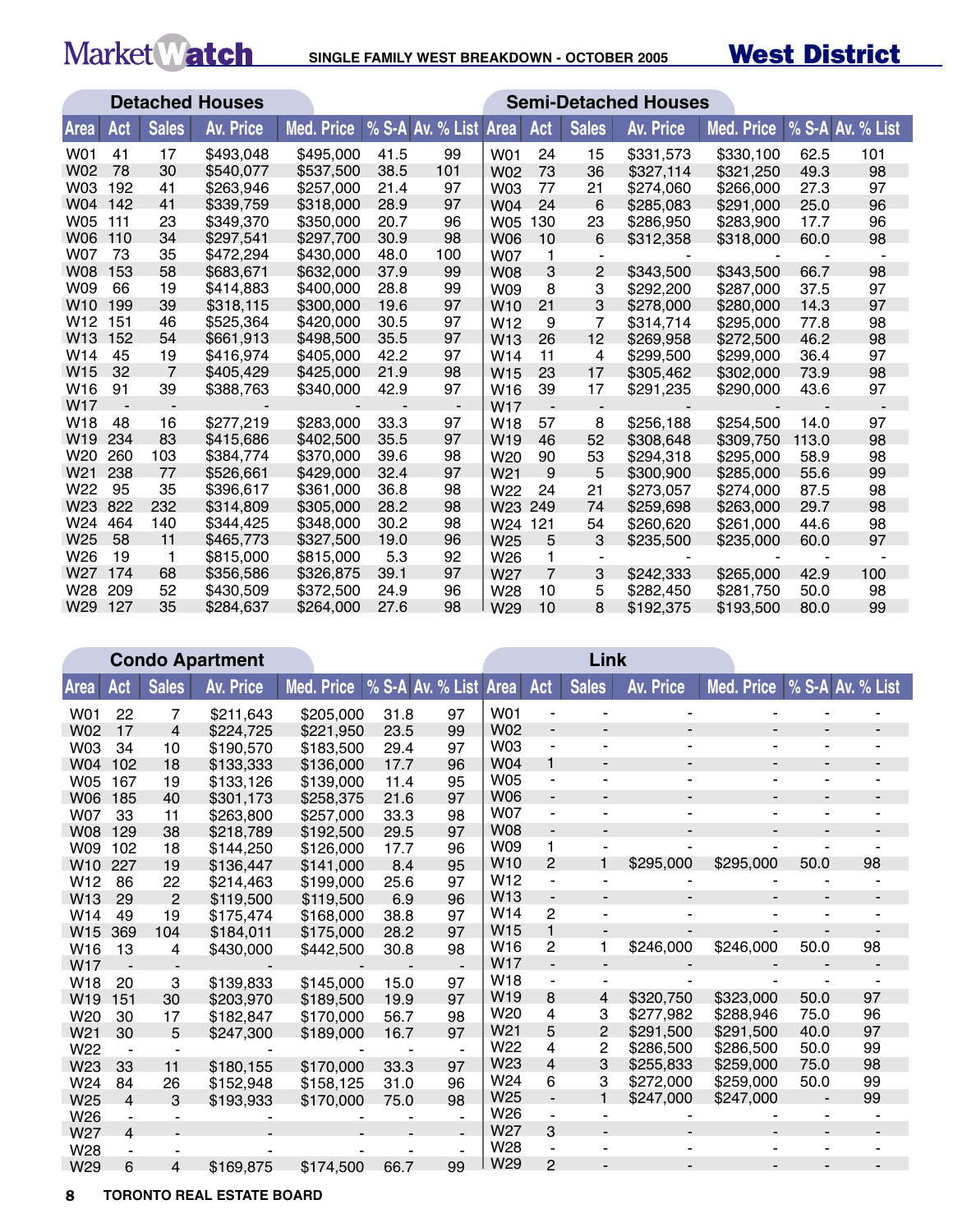#### **SINGLE FAMILY WEST BREAKDOWN - OCTOBER 2005**

# West District

|                 |                |                | <b>Condo Townhouse</b> |                                  |       |                | <b>Detached Condo</b> |                              |                          |           |                             |                          |  |
|-----------------|----------------|----------------|------------------------|----------------------------------|-------|----------------|-----------------------|------------------------------|--------------------------|-----------|-----------------------------|--------------------------|--|
| Area            | Act            | <b>Sales</b>   | <b>Av. Price</b>       | Med. Price % S-A Av. % List Area |       |                |                       | Act                          | <b>Sales</b>             | Av. Price | Med. Price % S-A Av. % List |                          |  |
| W01             | 4              |                |                        |                                  |       |                | <b>W01</b>            |                              |                          |           |                             |                          |  |
| <b>W02</b>      | 5              |                |                        |                                  |       | $\blacksquare$ | <b>W02</b>            | $\overline{\phantom{a}}$     |                          |           | $\overline{\phantom{a}}$    |                          |  |
| W03             |                |                |                        |                                  |       | $\blacksquare$ | <b>W03</b>            | $\overline{\phantom{a}}$     |                          |           |                             |                          |  |
| W04             | 18             | 3              | \$256,666              | \$279,999                        | 16.7  | 98             | W04                   | $\overline{\phantom{a}}$     | $\overline{\phantom{0}}$ |           | $\overline{\phantom{a}}$    | $\blacksquare$           |  |
| <b>W05</b>      | 77             | 11             | \$188,355              | \$193,000                        | 14.3  | 96             | <b>W05</b>            | $\overline{a}$               |                          |           |                             |                          |  |
| <b>W06</b>      | 15             | 7              | \$339,629              | \$314,900                        | 46.7  | 98             | <b>W06</b>            | $\overline{\phantom{a}}$     |                          |           |                             |                          |  |
| <b>W07</b>      | 1              |                | \$280,000              | \$280,000                        | 100.0 | 94             | <b>W07</b>            | $\qquad \qquad \blacksquare$ |                          |           | -                           |                          |  |
| <b>W08</b>      | 12             | 5              | \$248,380              | \$210,000                        | 41.7  | 97             | <b>W08</b>            | $\overline{\phantom{a}}$     |                          |           | $\overline{\phantom{0}}$    |                          |  |
| W09             | 7              | 2              | \$339,000              | \$339,000                        | 28.6  | 99             | W09                   | $\overline{\phantom{a}}$     |                          |           | ۰                           |                          |  |
| W <sub>10</sub> | 38             | 6              | \$183,067              | \$179,000                        | 15.8  | 97             | W <sub>10</sub>       | $\overline{\phantom{a}}$     |                          |           | $\overline{\phantom{a}}$    |                          |  |
| W <sub>12</sub> | 30             | 12             | \$328,050              | \$288,500                        | 40.0  | 97             | W <sub>12</sub>       |                              |                          |           | $\overline{\phantom{a}}$    |                          |  |
| W <sub>13</sub> | 41             | 19             | \$211,442              | \$200,500                        | 46.3  | 97             | W <sub>13</sub>       | 1                            |                          |           | $\overline{\phantom{a}}$    |                          |  |
| W14             | 44             | 17             | \$217,776              | \$230,000                        | 38.6  | 97             | W <sub>14</sub>       | $\qquad \qquad \blacksquare$ |                          |           | $\blacksquare$              |                          |  |
| W15             | 66             | 25             | \$223,256              | \$220,000                        | 37.9  | 98             | W <sub>15</sub>       | $\overline{\phantom{a}}$     | $\overline{\phantom{a}}$ |           | $\blacksquare$              | $\overline{\phantom{a}}$ |  |
| W <sub>16</sub> | 46             | 17             | \$230,853              | \$240,000                        | 37.0  | 98             | W <sub>16</sub>       | $\qquad \qquad \blacksquare$ |                          |           | $\overline{\phantom{m}}$    |                          |  |
| W <sub>17</sub> |                |                |                        |                                  |       |                | <b>W17</b>            | $\overline{\phantom{a}}$     |                          |           | $\overline{\phantom{a}}$    |                          |  |
| W <sub>18</sub> | 23             | 7              | \$187,914              | \$180,000                        | 30.4  | 95             | W <sub>18</sub>       | $\overline{\phantom{a}}$     |                          |           | $\blacksquare$              |                          |  |
| W <sub>19</sub> | 102            | 43             | \$251,487              | \$252,000                        | 42.2  | 98             | W <sub>19</sub>       | $\overline{\phantom{a}}$     |                          |           | $\overline{\phantom{a}}$    |                          |  |
| W <sub>20</sub> | 116            | 55             | \$234,859              | \$232,500                        | 47.4  | 98             | W <sub>20</sub>       |                              |                          |           | $\blacksquare$              |                          |  |
| W <sub>21</sub> | 23             | 12             | \$252,358              | \$226,750                        | 52.2  | 98             | W <sub>21</sub>       | $\overline{\phantom{a}}$     |                          |           | $\overline{\phantom{a}}$    |                          |  |
| W22             | $\overline{2}$ | 4              | \$186,750              | \$186,500                        | 200.0 | 101            | W <sub>22</sub>       | 1                            |                          |           | $\blacksquare$              |                          |  |
| W23             | 96             | 29             | \$206,224              | \$208,000                        | 30.2  | 98             | W <sub>23</sub>       |                              |                          |           | $\blacksquare$              |                          |  |
| W24             | 80             | 24             | \$182.998              | \$176,950                        | 30.0  | 97             | W <sub>24</sub>       | 3                            |                          |           | $\blacksquare$              | $\blacksquare$           |  |
| W25             | 12             | $\overline{4}$ | \$195,225              | \$195,500                        | 33.3  | 99             | W25                   | 1                            |                          |           | $\overline{\phantom{a}}$    | $\overline{\phantom{a}}$ |  |
| W <sub>26</sub> |                |                |                        |                                  |       | $\blacksquare$ | W26                   |                              |                          |           |                             |                          |  |
| W <sub>27</sub> | 9              | 9              | \$200,222              | \$196,500                        | 100.0 | 98             | W27                   | $\overline{\phantom{a}}$     |                          |           | $\overline{\phantom{a}}$    |                          |  |
| W28             | 3              |                | \$240,000              | \$240,000                        | 33.3  | 98             | W28                   | 1                            |                          |           |                             |                          |  |
| W29             | 3              | 6              | \$159,367              | \$161,750                        | 200.0 | 97             | W29                   |                              |                          |           |                             |                          |  |

|                        | <b>Co-op Apartment</b> |              |                  |                   | <b>Attached/Row/Townhouse</b> |                          |                                    |                |              |                        |            |              |                  |  |  |
|------------------------|------------------------|--------------|------------------|-------------------|-------------------------------|--------------------------|------------------------------------|----------------|--------------|------------------------|------------|--------------|------------------|--|--|
| <b>Area</b>            | Act                    | <b>Sales</b> | <b>Av. Price</b> | <b>Med. Price</b> |                               | % S-A Av. % List         | <b>Area</b>                        | Act            | <b>Sales</b> | <b>Av. Price</b>       | Med. Price |              | % S-A Av. % List |  |  |
| W01                    | 3                      | 1            | \$172,500        | \$172,500         | 33.3                          | 97                       | <b>W01</b>                         | 19             | 6            | \$323,667              | \$297,000  | 31.6         | 100              |  |  |
| W02                    |                        |              |                  |                   |                               |                          | W02                                | 16             | 2            | \$319,500              | \$319,500  | 12.5         | 100              |  |  |
| W03                    |                        |              |                  |                   |                               |                          | W03                                | 4              | 1            | \$199,000              | \$199,000  | 25.0         | 96               |  |  |
| W04                    | 2                      |              |                  |                   |                               |                          | W04                                | 6              | 1            | \$274,000              | \$274,000  | 16.7         | 98               |  |  |
| W05                    | 13                     | 6            | \$84,000         | \$90,000          | 46.2                          | 91                       | <b>W05</b>                         | 2              |              |                        |            |              |                  |  |  |
| <b>W06</b>             | $\overline{2}$         |              | \$106,000        | \$106,000         | 50.0                          | 96                       | <b>W06</b>                         | 18             | 4            | \$299,250              | \$307,000  | 22.2         | 98               |  |  |
| <b>W07</b>             |                        |              |                  |                   |                               |                          | <b>W07</b>                         | 7              | 4            | \$518,500              | \$525,000  | 57.1         | 98               |  |  |
| <b>W08</b>             | 2                      | 2            | \$127,500        | \$127,500         | 100.0                         | 96                       | <b>W08</b>                         | 2              | 3            | \$469,917              | \$525,000  | 150.0        | 98               |  |  |
| W09                    | 3                      |              |                  |                   |                               |                          | W09                                | $\overline{c}$ |              |                        |            |              |                  |  |  |
| W <sub>10</sub>        | 3                      |              |                  |                   |                               |                          | W <sub>10</sub>                    | 2              | 6            | \$267,250              | \$283,750  | 300.0        | 97               |  |  |
| W12                    |                        |              |                  |                   |                               | -                        | W <sub>12</sub>                    |                |              |                        |            |              |                  |  |  |
| W13                    |                        |              |                  |                   |                               |                          | W <sub>13</sub>                    | 3              | 2            | \$212,500              | \$212,500  | 66.7         | 96               |  |  |
| W14                    |                        |              |                  |                   |                               |                          | W <sub>14</sub>                    | 3              | 1            | \$324,500              | \$324,500  | 33.3         | 95               |  |  |
| W15                    |                        |              | \$140,000        | \$140,000         | 100.0                         | 94                       | W <sub>15</sub>                    |                |              |                        |            |              |                  |  |  |
| W <sub>16</sub>        |                        |              |                  |                   |                               |                          | W <sub>16</sub>                    | 3              | 2            | \$284,250              | \$284,250  | 66.7         | 96               |  |  |
| W <sub>17</sub>        |                        |              |                  |                   |                               | -                        | W <sub>17</sub>                    |                |              |                        |            |              |                  |  |  |
| W18                    |                        |              |                  |                   |                               | -                        | W18                                |                |              |                        |            |              |                  |  |  |
| W19                    | 2                      |              |                  |                   |                               |                          | W <sub>19</sub>                    | 28             | 13           | \$285,138              | \$282,000  | 46.4         | 97               |  |  |
| W <sub>20</sub>        |                        |              |                  |                   |                               | ۰                        | W <sub>20</sub>                    | 26             | 17           | \$283.176              | \$274,000  | 65.4         | 98               |  |  |
| W <sub>21</sub>        | $\overline{2}$         |              |                  |                   |                               | $\overline{\phantom{a}}$ | W <sub>21</sub>                    | 26             | 7            | \$328,029              | \$290,000  | 26.9         | 98               |  |  |
| W22                    |                        |              |                  |                   |                               | ۰.                       | W <sub>22</sub>                    | 19             | 8            | \$252,063              | \$253.750  | 42.1         | 98<br>97         |  |  |
| W23                    |                        |              |                  |                   |                               |                          | W <sub>23</sub>                    | 76<br>38       | 42           | \$233,471              | \$234,500  | 55.3         |                  |  |  |
| W24                    | $\overline{c}$         |              | \$134,500        | \$134,500         | 50.0                          | 93                       | W <sub>24</sub><br>W <sub>25</sub> | 10             | 22<br>5      | \$241,923<br>\$266,980 | \$242,750  | 57.9<br>50.0 | 98<br>99         |  |  |
| W <sub>25</sub><br>W26 |                        |              |                  |                   |                               | -                        | W26                                |                |              |                        | \$259,900  |              |                  |  |  |
| W27                    |                        |              |                  |                   |                               | ٠<br>۰.                  | W <sub>27</sub>                    | 15             | 7            | \$243,700              | \$243,500  | 46.7         | 98               |  |  |
| W28                    |                        |              |                  |                   |                               | -                        | W28                                | 27             | 7            | \$259,000              | \$252,000  | 25.9         | 98               |  |  |
| W29                    |                        |              |                  |                   |                               |                          | W29                                | 5              | 1            | \$225,000              | \$225,000  | 20.0         | 100              |  |  |
|                        |                        |              |                  |                   |                               |                          |                                    |                |              |                        |            |              |                  |  |  |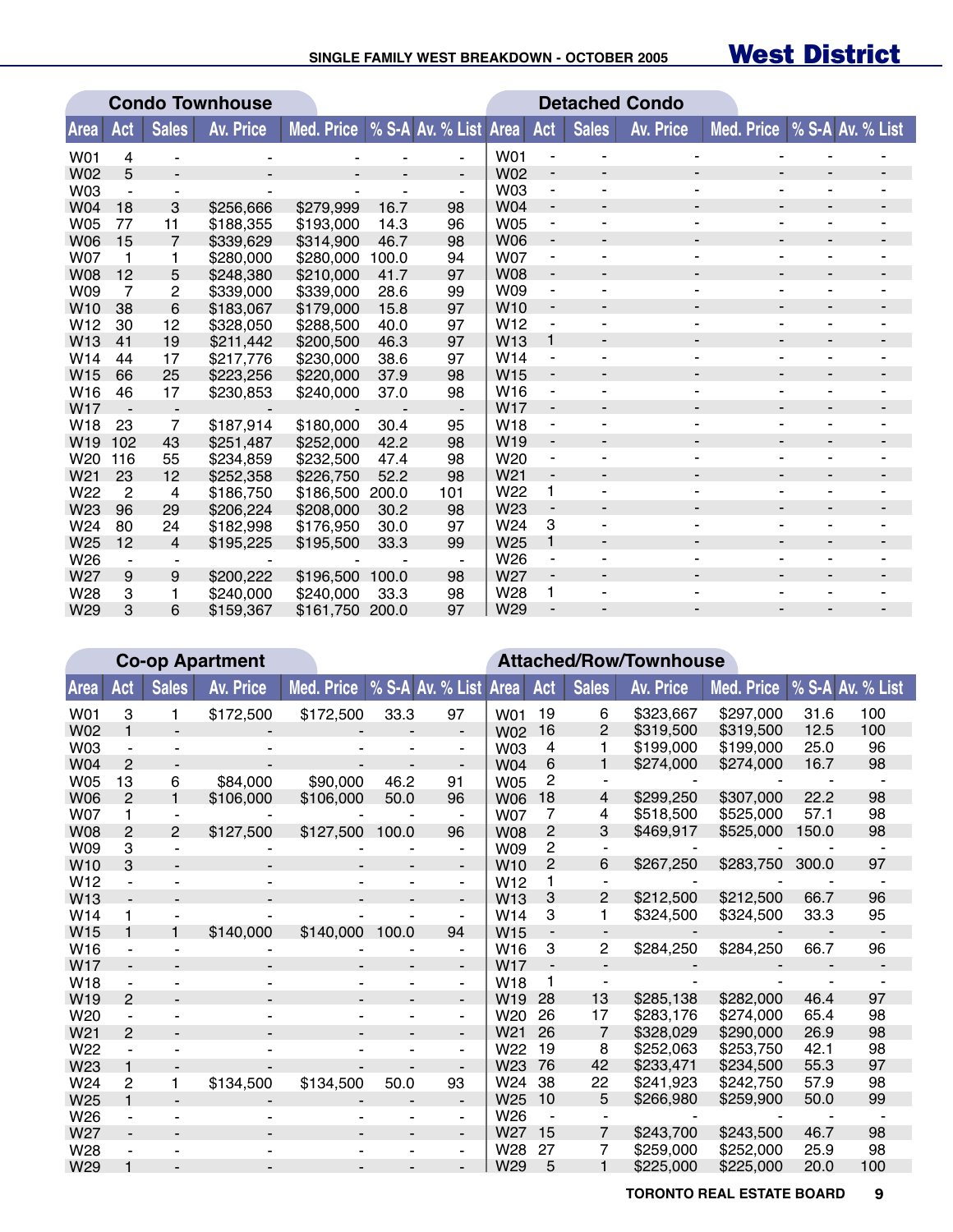# Central District

| <b>Current Month: October 2005</b> |               |            |              |               |                  |                  |                |                  |  |  |  |  |
|------------------------------------|---------------|------------|--------------|---------------|------------------|------------------|----------------|------------------|--|--|--|--|
| Area                               | <b>Active</b> | <b>New</b> | <b>Sales</b> | \$ Volume     | <b>Avg Price</b> | <b>Med Price</b> | <b>Avg DOM</b> | <b>Avg %List</b> |  |  |  |  |
| C <sub>01</sub>                    | 683           | 393        | 247          | \$79,431,478  | \$321,585        | \$267,000        | 34             | 102              |  |  |  |  |
| CO <sub>2</sub>                    | 217           | 129        | 96           | \$50,562,529  | \$526,693        | \$451,500        | 30             | 99               |  |  |  |  |
| CO <sub>3</sub>                    | 178           | 123        | 68           | \$41,725,041  | \$613,604        | \$392,500        | 32             | 98               |  |  |  |  |
| CO <sub>4</sub>                    | 275           | 193        | 130          | \$80.137.515  | \$616,442        | \$505,100        | 22             | 99               |  |  |  |  |
| CO6                                | 106           | 50         | 19           | \$11,454,195  | \$602,852        | \$436,000        | 47             | 97               |  |  |  |  |
| C <sub>07</sub>                    | 284           | 168        | 94           | \$36,177,615  | \$384,868        | \$362,450        | 36             | 98               |  |  |  |  |
| CO8                                | 291           | 211        | 119          | \$35,163,878  | \$295,495        | \$258,000        | 27             | 99               |  |  |  |  |
| CO9                                | 99            | 56         | 36           | \$38,166,700  | \$1,060,186      | \$740.250        | 39             | 99               |  |  |  |  |
| C10                                | 124           | 99         | 53           | \$36,783,897  | \$694,036        | \$507,000        | 22             | 100              |  |  |  |  |
| C <sub>11</sub>                    | 88            | 58         | 44           | \$21,032,086  | \$478,002        | \$391,250        | 29             | 102              |  |  |  |  |
| C12                                | 143           | 53         | 28           | \$27,500,809  | \$982,172        | \$949,750        | 35             | 98               |  |  |  |  |
| C <sub>13</sub>                    | 143           | 101        | 56           | \$19,787,400  | \$353,346        | \$301.250        | 33             | 98               |  |  |  |  |
| C <sub>14</sub>                    | 530           | 276        | 164          | \$52,657,281  | \$321,081        | \$270,000        | 36             | 98               |  |  |  |  |
| C <sub>15</sub>                    | 339           | 201        | 108          | \$34,366,060  | \$318,204        | \$269,450        | 38             | 98               |  |  |  |  |
| <b>Total</b>                       | 3,500         | 2,111      | 1,262        | \$564,946,484 | \$447,660        | \$326,944        | 32             | 99               |  |  |  |  |



#### **Year-to-Date: January 2005 to October 2005**

| <b>Area</b>     | <b>Listed</b> | <b>Sales</b> | '\$ Volume,     | <b>Avg Price</b> | <b>Med Price</b> | Avg DOM | Avg %List |
|-----------------|---------------|--------------|-----------------|------------------|------------------|---------|-----------|
| C <sub>01</sub> | 3.990         | 2.460        | \$751.902.353   | \$305.651        | \$264,000        | 34      | 99        |
| CO <sub>2</sub> | 1,318         | 761          | \$420,460,583   | \$552,511        | \$420,000        | 26      | 100       |
| CO <sub>3</sub> | 1,013         | 584          | \$378.138.138   | \$647.497        | \$419,500        | 30      | 99        |
| CO <sub>4</sub> | 1,869         | 1,112        | \$705,153,575   | \$634,131        | \$551,500        | 28      | 100       |
| CO6             | 479           | 208          | \$95,965,713    | \$461.374        | \$418,000        | 30      | 98        |
| C <sub>07</sub> | 1.594         | 882          | \$309,885,602   | \$351.344        | \$305.895        | 34      | 99        |
| CO8             | 1,869         | 1,227        | \$355,617,979   | \$289,827        | \$247,000        | 33      | 99        |
| CO9             | 642           | 386          | \$343.961.203   | \$891.091        | \$625,000        | 29      | 100       |
| C10             | 1,061         | 751          | \$466,342,304   | \$620,962        | \$485,000        | 22      | 100       |
| C11             | 685           | 413          | \$174.990.133   | \$423,705        | \$351,000        | 29      | 101       |
| C <sub>12</sub> | 773           | 404          | \$411.313.474   | \$1,018,103      | \$830,000        | 36      | 98        |
| C13             | 1,082         | 608          | \$208,104,803   | \$342,278        | \$311,250        | 31      | 98        |
| C <sub>14</sub> | 3.110         | 1.814        | \$608,112,901   | \$335,233        | \$258.150        | 37      | 98        |
| C15             | 2.181         | 1.224        | \$400.311.224   | \$327.052        | \$288,000        | 35      | 98        |
| <b>Total</b>    | 21,666        | 12.834       | \$5,630,259,985 | \$438,699        | \$319,850        | 32      | 99        |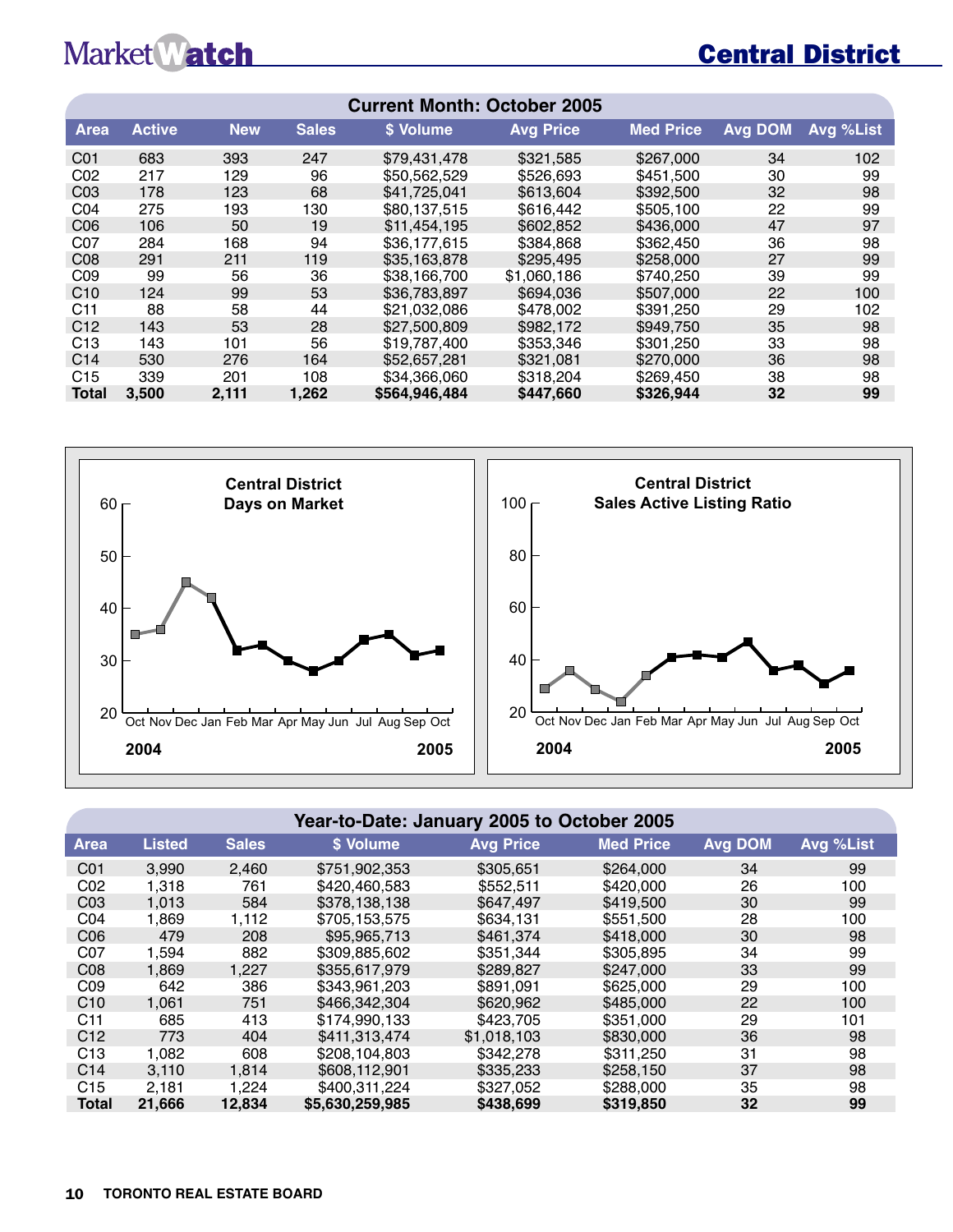#### **SINGLE FAMILY CENTRAL BREAKDOWN - OCTOBER 2005**

# **Central District**

|                 | <b>Detached Houses</b> |              |             |                                    |                |     |                 |     |                          | <b>Semi-Detached Houses</b> |                             |       |     |
|-----------------|------------------------|--------------|-------------|------------------------------------|----------------|-----|-----------------|-----|--------------------------|-----------------------------|-----------------------------|-------|-----|
| <b>Area</b>     | Act                    | <b>Sales</b> | Av. Price   | Med. Price   % S-A Av. % List Area |                |     |                 | Act | <b>Sales</b>             | <b>Av. Price</b>            | Med. Price % S-A Av. % List |       |     |
| CO <sub>1</sub> | 13                     | 3            | \$841,667   | \$740,000                          | 23.1           | 96  | C <sub>01</sub> | 42  | 24                       | \$495,904                   | \$454.350                   | 57.1  | 100 |
| CO <sub>2</sub> | 64                     | 16           | \$652,056   | \$605,000                          | 25.0           | 99  | CO <sub>2</sub> | 60  | 31                       | \$594.455                   | \$499,000                   | 51.7  | 100 |
| CO <sub>3</sub> | 99                     | 37           | \$766.545   | \$635,000                          | 37.4           | 97  | CO <sub>3</sub> | 28  | 15                       | \$477.158                   | \$298,000                   | 53.6  | 102 |
| CO <sub>4</sub> | 163                    | 84           | \$776.173   | \$667,059                          | 51.5           | 99  | CO <sub>4</sub> | 10  | 11                       | \$498.182                   | \$488,000                   | 110.0 | 104 |
| C <sub>06</sub> | 72                     | 16           | \$681,075   | \$451,750                          | 22.2           | 97  | C <sub>06</sub> | 3   | $\overline{\phantom{0}}$ |                             |                             |       |     |
| C <sub>07</sub> | 106                    | 45           | \$523,807   | \$459,000                          | 42.5           | 100 | CO <sub>7</sub> | 18  | 2                        | \$347,500                   | \$347,500                   | 11.1  | 98  |
| CO8             | 4                      |              |             |                                    | $\blacksquare$ | -   | C <sub>08</sub> | 15  | 16                       | \$467.354                   | \$451,000                   | 106.7 | 98  |
| CO <sub>9</sub> | 39                     | 16           | \$1.671.875 | \$1,275,500                        | 41.0           | 100 | CO <sub>9</sub> | 5   |                          | \$1,050,000                 | \$1,050,000                 | 20.0  | 96  |
| C10             | 66                     | 28           | \$1,001.925 | \$862,900                          | 42.4           | 100 | C10             | 14  | 8                        | \$488,000                   | \$491.500                   | 57.1  | 103 |
| C <sub>11</sub> | 9                      | 18           | \$847,510   | \$736,006                          | 200.0          | 108 | C <sub>11</sub> |     | 5                        | \$439,000                   | \$417.500                   | 71.4  | 102 |
| C12             | 116                    | 21           | \$1.159.848 | \$1,000,000                        | 18.1           | 98  | C12             |     |                          | \$330,000                   | \$330,000                   |       | 100 |
| C <sub>13</sub> | 33                     | 17           | \$567.435   | \$525,000                          | 51.5           | 98  | C13             | 14  |                          | \$329.614                   | \$312,800                   | 50.0  | 98  |
| C <sub>14</sub> | 127                    | 30           | \$588,083   | \$533,500                          | 23.6           | 102 | C <sub>14</sub> |     |                          | \$417,000                   | \$417,000                   | ۰     | 102 |
| C15             | 56                     | 25           | \$519.156   | \$493,000                          | 44.6           | 98  | C <sub>15</sub> | 30  | 17                       | \$330.456                   | \$330,500                   | 56.7  | 98  |

|                 | <b>Condo Apartment</b> |              |           |                                    |      |     | Link            |                          |                          |                          |            |                |                  |
|-----------------|------------------------|--------------|-----------|------------------------------------|------|-----|-----------------|--------------------------|--------------------------|--------------------------|------------|----------------|------------------|
| Area            | <b>Act</b>             | <b>Sales</b> | Av. Price | Med. Price   % S-A Av. % List Area |      |     |                 | Act                      | <b>Sales</b>             | Av. Price                | Med. Price |                | % S-A Av. % List |
| CO <sub>1</sub> | 564                    | 187          | \$284.382 | \$244.818                          | 33.2 | 103 | CO <sub>1</sub> | ۰                        |                          |                          |            |                |                  |
| CO <sub>2</sub> | 70                     | 38           | \$425,237 | \$350,500                          | 54.3 | 98  | CO <sub>2</sub> | $\overline{\phantom{0}}$ | $\blacksquare$           | $\blacksquare$           | -          |                |                  |
| CO <sub>3</sub> | 35                     | 11           | \$463,773 | \$465,000                          | 31.4 | 97  | CO <sub>3</sub> | ۰                        | -                        | $\overline{\phantom{a}}$ | ۰          | ۰              |                  |
| CO <sub>4</sub> | 86                     | 24           | \$261.948 | \$254.250                          | 27.9 | 97  | CO <sub>4</sub> | $\blacksquare$           |                          |                          |            |                |                  |
| C <sub>06</sub> | 27                     | 3            | \$185,667 | \$195,500                          | 11.1 | 96  | C <sub>06</sub> |                          | -                        |                          |            |                |                  |
| C <sub>07</sub> | 126                    | 42           | \$243.091 | \$235,250                          | 33.3 | 97  | CO <sub>7</sub> | $\overline{\phantom{0}}$ |                          | \$360,000                | \$360,000  | $\blacksquare$ | 99               |
| CO8             | 233                    | 92           | \$263.561 | \$241,000                          | 39.5 | 99  | CO8             | $\blacksquare$           |                          |                          | -          |                |                  |
| CO <sub>9</sub> | 45                     | 17           | \$555,900 | \$410,000                          | 37.8 | 98  | CO <sub>9</sub> | $\blacksquare$           | $\overline{\phantom{0}}$ | $\blacksquare$           | ۰.         |                |                  |
| C10             | 35                     | 14           | \$292,786 | \$293,000                          | 40.0 | 99  | C10             | ۰                        |                          |                          | ۰          |                |                  |
| C <sub>11</sub> | 61                     | 20           | \$171.995 | \$146,000                          | 32.8 | 97  | C <sub>11</sub> | $\blacksquare$           |                          | $\overline{\phantom{0}}$ |            |                |                  |
| C12             | 23                     | 3            | \$325,667 | \$368,000                          | 13.0 | 98  | C12             | ۰                        |                          |                          |            |                |                  |
| C <sub>13</sub> | 85                     | 29           | \$244,507 | \$230,000                          | 34.1 | 97  | C13             | $\blacksquare$           |                          | $\blacksquare$           |            |                |                  |
| C <sub>14</sub> | 376                    | 118          | \$254,409 | \$237.500                          | 31.4 | 98  | C <sub>14</sub> | ۰.                       |                          |                          |            |                |                  |
| C15             | 183                    | 41           | \$222,268 | \$215,000                          | 22.4 | 97  | C15             | 4                        |                          | \$330,000                | \$330,000  | 25.0           | 95               |

|                 |                |                | <b>Condo Townhouse</b> |                                  |       |                |                 |                          | <b>Detached Condo</b> |                          |                             |                          |   |
|-----------------|----------------|----------------|------------------------|----------------------------------|-------|----------------|-----------------|--------------------------|-----------------------|--------------------------|-----------------------------|--------------------------|---|
| <b>Area</b>     | Act,           | <b>Sales</b>   | Av. Price              | Med. Price % S-A Av. % List Area |       |                |                 | Act                      | <b>Sales</b>          | Av. Price                | Med. Price % S-A Av. % List |                          |   |
| CO <sub>1</sub> | 32             | 19             | \$304,684              | \$295,000                        | 59.4  | 99             | CO <sub>1</sub> |                          |                       |                          |                             |                          |   |
| CO <sub>2</sub> | 9              | 2              | \$962,000              | \$962,000                        | 22.2  | 99             | CO <sub>2</sub> | $\blacksquare$           | $\blacksquare$        | $\overline{\phantom{a}}$ | $\overline{\phantom{a}}$    | $\overline{\phantom{a}}$ |   |
| CO <sub>3</sub> | $\overline{2}$ |                | \$400,000              | \$400,000                        | 50.0  | 92             | C <sub>03</sub> | ۰                        |                       | ۰                        | ٠                           |                          |   |
| CO <sub>4</sub> | 8              | 9              | \$292,133              | \$251,000                        | 112.5 | 98             | CO <sub>4</sub> | ۰.                       | $\blacksquare$        | -                        | $\blacksquare$              | $\blacksquare$           |   |
| C <sub>06</sub> | $\mathcal{P}$  | ۰              | $\blacksquare$         |                                  | ٠     | -              | C <sub>06</sub> | ٠                        |                       | -                        | ٠                           | -                        |   |
| CO <sub>7</sub> | 25             | $\overline{4}$ | \$335,375              | \$297.250                        | 16.0  | 97             | CO <sub>7</sub> | 1                        | -                     | -                        | $\blacksquare$              | $\blacksquare$           | - |
| CO8             | 18             | 4              | \$228,270              | \$239,500                        | 22.2  | 100            | CO8             | ۰                        |                       | -                        | $\overline{\phantom{0}}$    | -                        |   |
| CO <sub>9</sub> |                | ۰.             |                        |                                  |       | $\blacksquare$ | CO <sub>9</sub> | ۰.                       |                       |                          |                             | $\blacksquare$           |   |
| C10             |                | $\overline{2}$ | \$306,000              | \$306,000                        | 28.6  | 102            | C10             | ٠                        |                       | ۰                        | ٠                           | ۰                        |   |
| C <sub>11</sub> | 10             |                | \$142,000              | \$142,000                        | 10.0  | 93             | C <sub>11</sub> | $\overline{\phantom{0}}$ | -                     |                          | $\overline{\phantom{0}}$    | -                        |   |
| C12             | 4              | 3              | \$612,333              | \$692,000                        | 75.0  | 94             | C12             | ۰                        |                       |                          |                             | $\blacksquare$           |   |
| C <sub>13</sub> | 5              |                | \$217,000              | \$217,000                        | 20.0  | 95             | C13             | ۰.                       | $\blacksquare$        | $\overline{\phantom{a}}$ | $\overline{\phantom{a}}$    | $\blacksquare$           |   |
| C <sub>14</sub> | 20             | 11             | \$313.734              | \$299,000                        | 55.0  | 99             | C <sub>14</sub> | ۰                        |                       | -                        | -                           | -                        |   |
| C15             | 63             | 21             | \$249.353              | \$253,800                        | 33.3  | 97             | C <sub>15</sub> |                          |                       | -                        | $\overline{\phantom{0}}$    | -                        |   |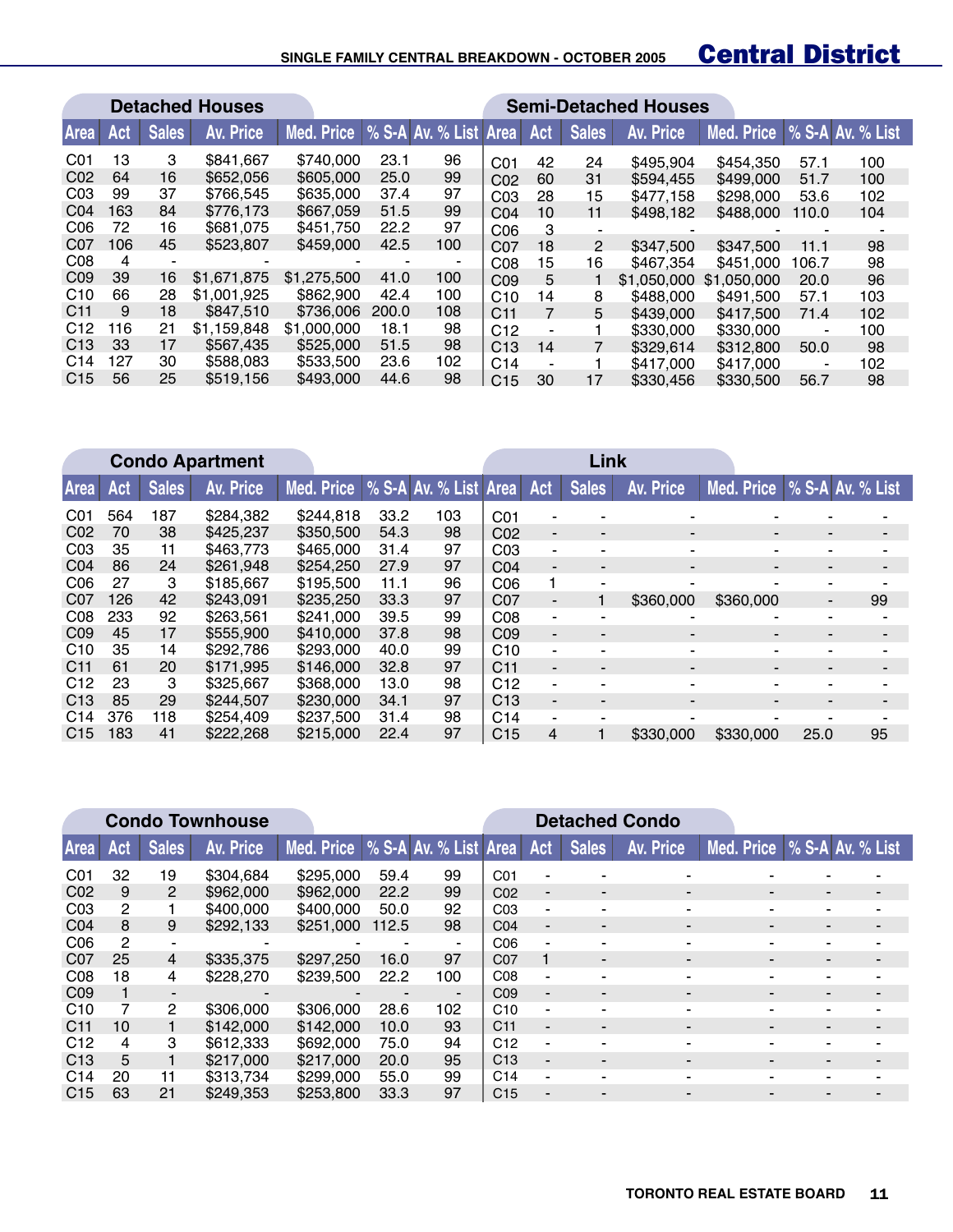|                 |                          |              | <b>Co-op Apartment</b> |                                    | <b>Attached/Row/Townhouse</b> |                |                 |     |                          |                  |            |                          |                  |  |
|-----------------|--------------------------|--------------|------------------------|------------------------------------|-------------------------------|----------------|-----------------|-----|--------------------------|------------------|------------|--------------------------|------------------|--|
| Area            | Act                      | <b>Sales</b> | Av. Price              | Med. Price   % S-A Av. % List Area |                               |                |                 | Act | <b>Sales</b>             | <b>Av. Price</b> | Med. Price |                          | % S-A Av. % List |  |
| CO <sub>1</sub> | 2                        |              |                        |                                    |                               |                | CO <sub>1</sub> | 30  | 14                       | \$431,171        | \$379,950  | 46.7                     | 98               |  |
| C <sub>02</sub> | $\overline{\phantom{0}}$ |              | \$171,500              | \$171,500                          | $\overline{\phantom{a}}$      | 99             | CO <sub>2</sub> | 14  | 8                        | \$430,875        | \$315.251  | 57.1                     | 95               |  |
| CO <sub>3</sub> | 11                       | 4            | \$176,000              | \$178,500                          | 36.4                          | 96             | CO <sub>3</sub> | з   |                          |                  |            |                          |                  |  |
| CO <sub>4</sub> | 5.                       |              | \$173,000              | \$173,000                          | 20.0                          | 97             | CO <sub>4</sub> | 3   |                          | \$370,000        | \$370,000  | 33.3                     | 97               |  |
| C <sub>06</sub> |                          |              |                        |                                    |                               | ۰.             | C <sub>06</sub> |     |                          |                  |            |                          |                  |  |
| C07             |                          |              |                        |                                    |                               | $\blacksquare$ | C07             |     |                          |                  |            |                          |                  |  |
| CO8             |                          | 2            | \$215,000              | \$215,000                          | 28.6                          | 97             | CO8             | 14  | 5                        | \$419,100        | \$398,000  | 35.7                     | 97               |  |
| CO9             | 6                        |              | \$184,900              | \$184,900                          | 16.7                          | 100            | CO <sub>9</sub> | 3   |                          | \$731,500        | \$731,500  | 33.3                     | 100              |  |
| C10             |                          |              | \$115,000              | \$115,000                          | 100.0                         | 97             | C10             |     | $\overline{\phantom{0}}$ |                  |            |                          |                  |  |
| C <sub>11</sub> |                          |              |                        |                                    |                               | $\blacksquare$ | C11             |     |                          | -                |            |                          |                  |  |
| C <sub>12</sub> |                          |              |                        |                                    |                               |                | C12             |     |                          |                  |            |                          |                  |  |
| C <sub>13</sub> | $\overline{2}$           |              | \$168,000              | \$168,000                          | 50.0                          | 96             | C <sub>13</sub> | 4   |                          | \$358,000        | \$358,000  | 25.0                     | 97               |  |
| C <sub>14</sub> | 2                        | 3            | \$198,833              | \$195,000                          | 150.0                         | 97             | C <sub>14</sub> | 5   |                          | \$530,000        | \$530,000  | 20.0                     | 97               |  |
| C15             | 3                        |              | \$217,000              | \$217,000                          | 33.3                          | 99             | C <sub>15</sub> |     | 2                        | \$436,500        | \$436,500  | $\overline{\phantom{a}}$ | 102              |  |

# North District

|                  | <b>Current Month: October 2005</b> |            |              |               |                  |                  |                |           |  |  |  |  |  |
|------------------|------------------------------------|------------|--------------|---------------|------------------|------------------|----------------|-----------|--|--|--|--|--|
| <b>Area</b>      | <b>Active</b>                      | <b>New</b> | <b>Sales</b> | \$ Volume     | <b>Avg Price</b> | <b>Med Price</b> | <b>Avg DOM</b> | Avg %List |  |  |  |  |  |
| N <sub>0</sub> 1 | 208                                | 109        | 60           | \$27,675,300  | \$461,255        | \$428,750        | 32             | 97        |  |  |  |  |  |
| N <sub>02</sub>  | 242                                | 133        | 71           | \$30,227,400  | \$425,738        | \$373,000        | 35             | 97        |  |  |  |  |  |
| N03              | 582                                | 327        | 187          | \$72,778,030  | \$389,187        | \$354,000        | 32             | 98        |  |  |  |  |  |
| N04              | 313                                | 189        | 83           | \$32,985,400  | \$397,414        | \$417,000        | 29             | 98        |  |  |  |  |  |
| <b>N05</b>       | 259                                | 109        | 44           | \$17,498,008  | \$397,682        | \$370,000        | 35             | 98        |  |  |  |  |  |
| N06              | 234                                | 133        | 74           | \$26,920,943  | \$363,797        | \$331,500        | 34             | 98        |  |  |  |  |  |
| N07              | 223                                | 142        | 112          | \$36,547,399  | \$326,316        | \$296,156        | 32             | 98        |  |  |  |  |  |
| <b>N08</b>       | 573                                | 315        | 173          | \$73,281,565  | \$423,593        | \$385,000        | 31             | 97        |  |  |  |  |  |
| N <sub>10</sub>  | 244                                | 131        | 76           | \$26,409,900  | \$347,499        | \$332,500        | 37             | 98        |  |  |  |  |  |
| N <sub>11</sub>  | 550                                | 322        | 218          | \$86,563,381  | \$397,080        | \$371,000        | 32             | 98        |  |  |  |  |  |
| N <sub>12</sub>  | 83                                 | 32         | 22           | \$10,957,400  | \$498,064        | \$422,450        | 53             | 97        |  |  |  |  |  |
| N <sub>13</sub>  | 81                                 | 24         | 8            | \$3,769,500   | \$471,188        | \$481,000        | 71             | 96        |  |  |  |  |  |
| N <sub>14</sub>  | 154                                | 58         | 26           | \$13,446,650  | \$517,179        | \$450,500        | 45             | 96        |  |  |  |  |  |
| N <sub>15</sub>  | 83                                 | 36         | 19           | \$8,236,285   | \$433,489        | \$398,000        | 57             | 99        |  |  |  |  |  |
| N <sub>16</sub>  | 128                                | 40         | 24           | \$8,215,300   | \$342,304        | \$311,500        | 48             | 97        |  |  |  |  |  |
| <b>N17</b>       | 344                                | 128        | 86           | \$19,503,300  | \$226,783        | \$204,950        | 43             | 97        |  |  |  |  |  |
| N <sub>18</sub>  | 122                                | 56         | 37           | \$10,155,300  | \$274,468        | \$259,000        | 47             | 97        |  |  |  |  |  |
| N <sub>19</sub>  | 125                                | 54         | 39           | \$10,389,930  | \$266,408        | \$237,000        | 34             | 98        |  |  |  |  |  |
| N <sub>20</sub>  | 46                                 | 9          | 6            | \$2,408,900   | \$401,483        | \$374,450        | 64             | 96        |  |  |  |  |  |
| N <sub>21</sub>  | 48                                 | 10         | 8            | \$2,167,750   | \$270,969        | \$278,700        | 35             | 95        |  |  |  |  |  |
| N <sub>22</sub>  | 63                                 | 16         | 12           | \$4,056,000   | \$338,000        | \$258,000        | 72             | 94        |  |  |  |  |  |
| N <sub>23</sub>  | 146                                | 58         | 43           | \$9,425,100   | \$219,188        | \$223,900        | 61             | 97        |  |  |  |  |  |
| N <sub>24</sub>  | 108                                | 44         | 15           | \$2,684,800   | \$178,987        | \$170,000        | 48             | 97        |  |  |  |  |  |
| Total            | 4,959                              | 2,475      | 1,443        | \$536,303,541 | \$371,659        | \$339,500        | 36             | 97        |  |  |  |  |  |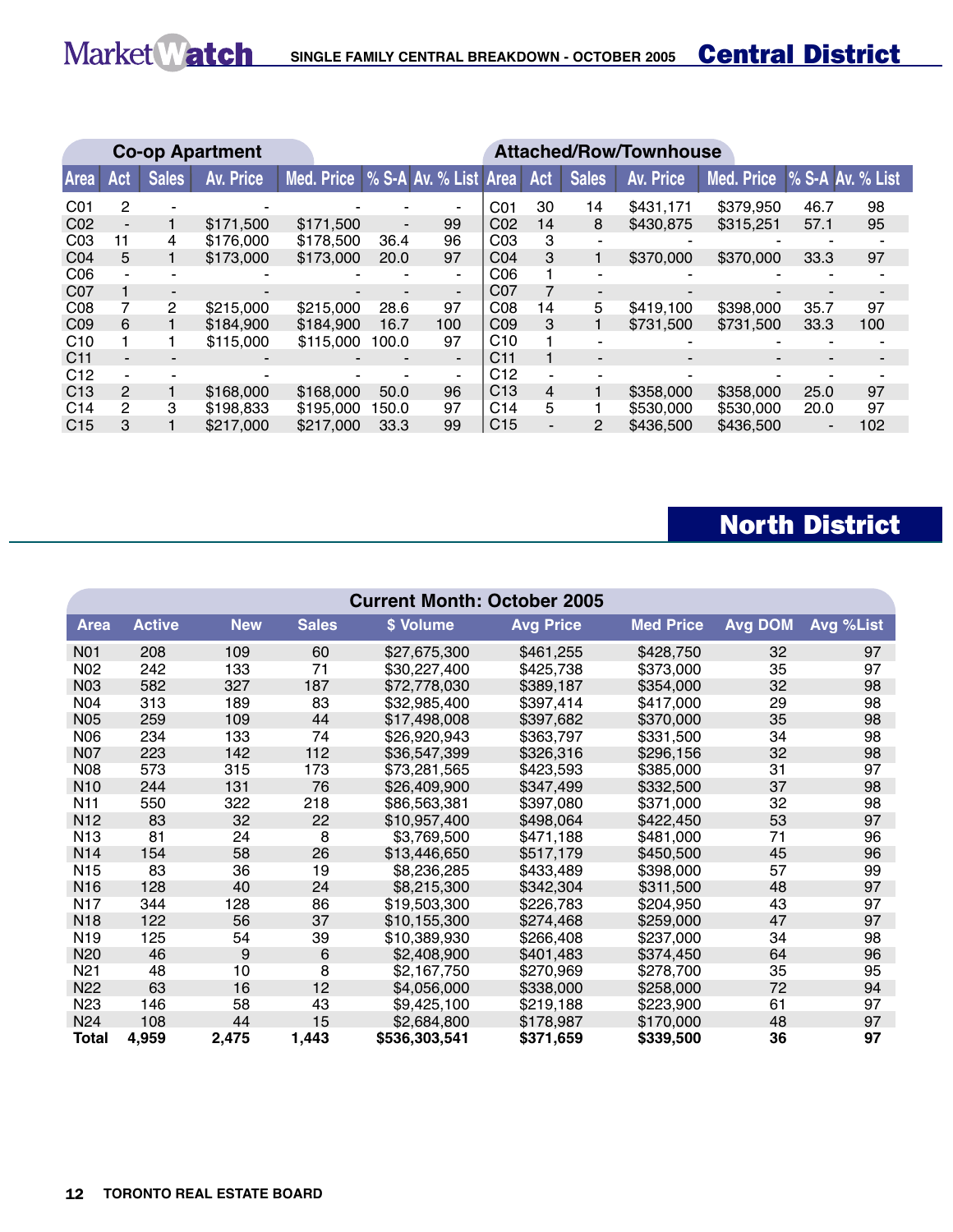

|                 | Year-to-Date: January 2005 to October 2005 |              |                 |                  |                  |                |           |  |  |  |  |  |  |
|-----------------|--------------------------------------------|--------------|-----------------|------------------|------------------|----------------|-----------|--|--|--|--|--|--|
| <b>Area</b>     | <b>Listed</b>                              | <b>Sales</b> | \$ Volume       | <b>Avg Price</b> | <b>Med Price</b> | <b>Avg DOM</b> | Avg %List |  |  |  |  |  |  |
| <b>N01</b>      | 1,200                                      | 662          | \$260,851,237   | \$394,035        | \$359,500        | 32             | 98        |  |  |  |  |  |  |
| N <sub>02</sub> | 1,538                                      | 799          | \$314,980,639   | \$394,219        | \$359,800        | 35             | 97        |  |  |  |  |  |  |
| N <sub>03</sub> | 3,338                                      | 1,745        | \$686,377,204   | \$393,339        | \$340,000        | 33             | 97        |  |  |  |  |  |  |
| N <sub>04</sub> | 1,885                                      | 995          | \$409,244,816   | \$411,301        | \$403,000        | 30             | 98        |  |  |  |  |  |  |
| N05             | 1,214                                      | 540          | \$230,802,822   | \$427,413        | \$405,500        | 35             | 98        |  |  |  |  |  |  |
| N06             | 1,412                                      | 799          | \$305,002,816   | \$381,731        | \$326,600        | 35             | 98        |  |  |  |  |  |  |
| N07             | 1,876                                      | 1,216        | \$383,661,139   | \$315,511        | \$290,000        | 32             | 98        |  |  |  |  |  |  |
| <b>N08</b>      | 3,444                                      | 1,855        | \$748,113,853   | \$403,296        | \$369,900        | 34             | 97        |  |  |  |  |  |  |
| N <sub>10</sub> | 1,530                                      | 783          | \$279,959,904   | \$357,548        | \$335,000        | 36             | 97        |  |  |  |  |  |  |
| N <sub>11</sub> | 3,504                                      | 2,060        | \$814,007,940   | \$395,149        | \$364,875        | 34             | 98        |  |  |  |  |  |  |
| N <sub>12</sub> | 372                                        | 175          | \$77,696,500    | \$443,980        | \$375,000        | 48             | 97        |  |  |  |  |  |  |
| N <sub>13</sub> | 285                                        | 107          | \$56,945,300    | \$532,199        | \$460,000        | 53             | 97        |  |  |  |  |  |  |
| N <sub>14</sub> | 497                                        | 221          | \$125,435,989   | \$567,584        | \$467,500        | 49             | 96        |  |  |  |  |  |  |
| N <sub>15</sub> | 430                                        | 255          | \$95,952,485    | \$376,284        | \$335,000        | 45             | 97        |  |  |  |  |  |  |
| N <sub>16</sub> | 489                                        | 240          | \$84,282,490    | \$351,177        | \$307,000        | 47             | 97        |  |  |  |  |  |  |
| <b>N17</b>      | 1,449                                      | 872          | \$203,818,200   | \$233,736        | \$215,000        | 43             | 98        |  |  |  |  |  |  |
| N <sub>18</sub> | 568                                        | 362          | \$99,932,272    | \$276,056        | \$259,900        | 46             | 97        |  |  |  |  |  |  |
| N <sub>19</sub> | 643                                        | 449          | \$113,604,069   | \$253,016        | \$230,000        | 50             | 97        |  |  |  |  |  |  |
| N <sub>20</sub> | 137                                        | 57           | \$21,228,549    | \$372,431        | \$326,000        | 67             | 96        |  |  |  |  |  |  |
| N <sub>21</sub> | 152                                        | 83           | \$22,616,759    | \$272,491        | \$264,000        | 74             | 97        |  |  |  |  |  |  |
| N <sub>22</sub> | 243                                        | 144          | \$34,782,201    | \$241,543        | \$214,000        | 47             | 97        |  |  |  |  |  |  |
| N <sub>23</sub> | 669                                        | 352          | \$86,204,254    | \$244,898        | \$221,500        | 50             | 99        |  |  |  |  |  |  |
| N <sub>24</sub> | 370                                        | 162          | \$35,300,056    | \$217,902        | \$189,450        | 58             | 96        |  |  |  |  |  |  |
| <b>Total</b>    | 27,245                                     | 14,933       | \$5,490,801,494 | \$367,696        | \$332,500        | 37             | 98        |  |  |  |  |  |  |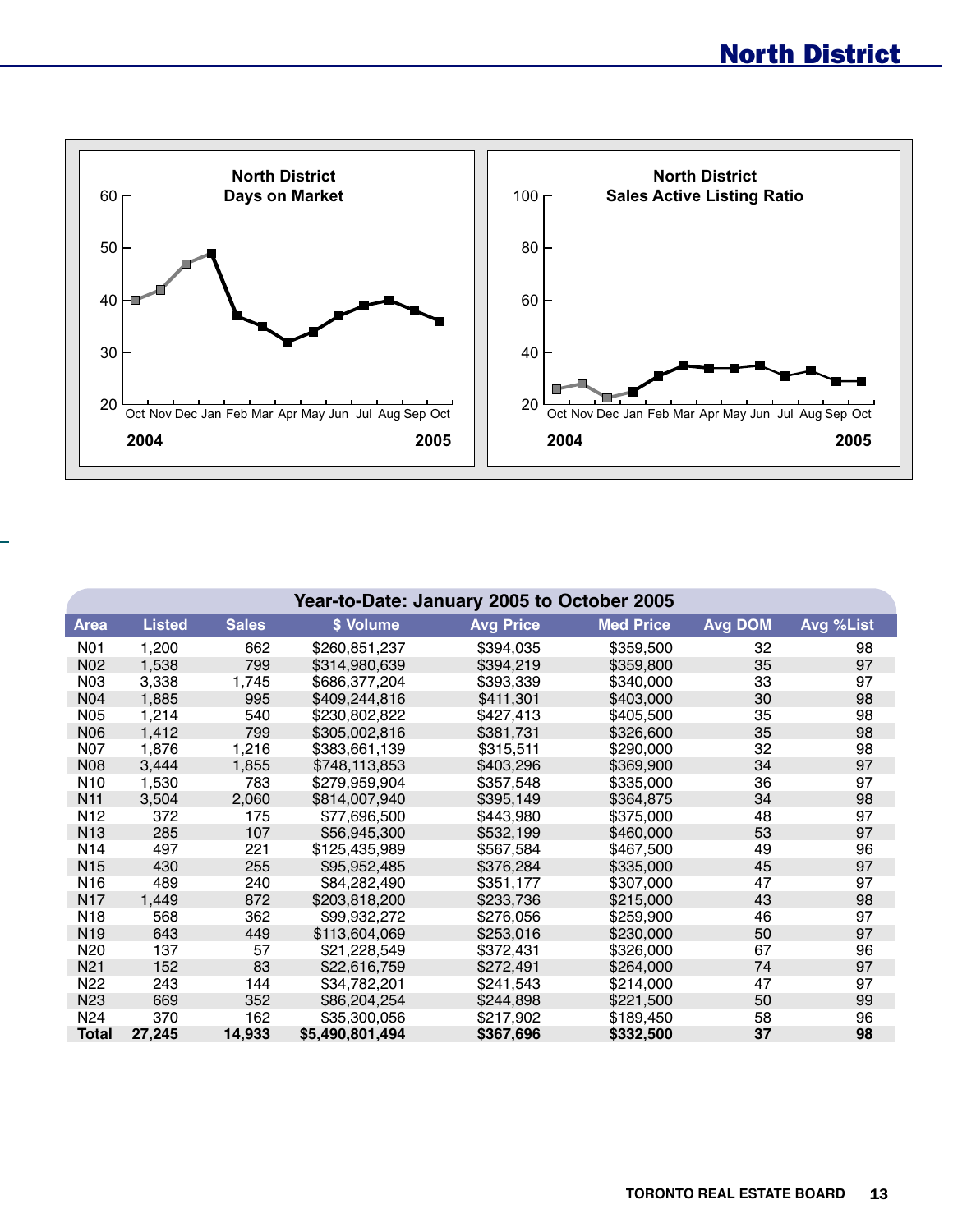# Market Match SINGLE FAMILY NORTH BREAKDOWN - OCTOBER 2005

# North District

 $\mathbb{R}^2$ 

|                 |     |              | <b>Detached Houses</b> | <b>Semi-Detached Houses</b>        |      |    |                  |                |                          |                  |            |       |                  |  |
|-----------------|-----|--------------|------------------------|------------------------------------|------|----|------------------|----------------|--------------------------|------------------|------------|-------|------------------|--|
| Area            | Act | <b>Sales</b> | <b>Av. Price</b>       | Med. Price   % S-A Av. % List Area |      |    |                  | Act            | <b>Sales</b>             | <b>Av. Price</b> | Med. Price |       | % S-A Av. % List |  |
| <b>N01</b>      | 85  | 37           | \$576,500              | \$469,000                          | 43.5 | 97 | <b>N01</b>       | 3              |                          |                  |            |       |                  |  |
| N <sub>02</sub> | 126 | 34           | \$586,150              | \$480,500                          | 27.0 | 98 | N <sub>02</sub>  | 2              | 1                        | \$352,000        | \$352,000  | 50.0  | 99               |  |
| N <sub>03</sub> | 259 | 88           | \$521,394              | \$522,500                          | 34.0 | 98 | N <sub>03</sub>  | 10             | 4                        | \$344.625        | \$339,000  | 40.0  | 98               |  |
| N04             | 215 | 63           | \$436,087              | \$430,000                          | 29.3 | 98 | N04              | 12             | 9                        | \$267,878        | \$265,000  | 75.0  | 98               |  |
| <b>N05</b>      | 220 | 31           | \$436,960              | \$427,000                          | 14.1 | 98 | <b>N05</b>       | 8              | 4                        | \$302,000        | \$300,000  | 50.0  | 98               |  |
| <b>N06</b>      | 173 | 44           | \$418,266              | \$370,000                          | 25.4 | 98 | N06              | 14             | 5                        | \$271,580        | \$261,000  | 35.7  | 99               |  |
| N07             | 142 | 72           | \$376,194              | \$342,000                          | 50.7 | 98 | N <sub>0</sub> 7 | 32             | 11                       | \$249,791        | \$255,000  | 34.4  | 98               |  |
| <b>N08</b>      | 394 | 105          | \$498,238              | \$439,990                          | 26.7 | 97 | <b>N08</b>       | 71             | 25                       | \$331.744        | \$335,500  | 35.2  | 98               |  |
| N <sub>10</sub> | 141 | 24           | \$421,679              | \$429,800                          | 17.0 | 98 | N <sub>10</sub>  | 17             | 7                        | \$292,486        | \$292,900  | 41.2  | 100              |  |
| N <sub>11</sub> | 365 | 131          | \$458,071              | \$439,000                          | 35.9 | 97 | N <sub>11</sub>  | 51             | 12                       | \$307,933        | \$308,000  | 23.5  | 98               |  |
| N <sub>12</sub> | 80  | 21           | \$513,186              | \$449,900                          | 26.3 | 96 | N <sub>12</sub>  | 1              | $\blacksquare$           |                  |            |       |                  |  |
| N <sub>13</sub> | 81  | 8            | \$471,188              | \$481,000                          | 9.9  | 96 | N <sub>13</sub>  | $\blacksquare$ | $\blacksquare$           | ۰                |            |       |                  |  |
| N <sub>14</sub> | 150 | 26           | \$517,179              | \$450,500                          | 17.3 | 96 | N <sub>14</sub>  | $\blacksquare$ |                          |                  |            |       |                  |  |
| N <sub>15</sub> | 76  | 19           | \$433,489              | \$398,000                          | 25.0 | 99 | N <sub>15</sub>  | $\overline{c}$ |                          |                  |            |       |                  |  |
| N <sub>16</sub> | 104 | 21           | \$353,333              | \$322,500                          | 20.2 | 97 | N <sub>16</sub>  | $\overline{2}$ | $\overline{\phantom{a}}$ |                  |            |       |                  |  |
| N <sub>17</sub> | 320 | 78           | \$228,891              | \$203,000                          | 24.4 | 97 | N <sub>17</sub>  | 6              | 1                        | \$236,000        | \$236,000  | 16.7  | 99               |  |
| N <sub>18</sub> | 101 | 21           | \$302,924              | \$292,900                          | 20.8 | 97 | N <sub>18</sub>  | $\overline{2}$ | 7                        | \$235,414        | \$240,000  | 350.0 | 98               |  |
| N <sub>19</sub> | 95  | 23           | \$288,067              | \$246,000                          | 24.2 | 98 | N <sub>19</sub>  | 4              | 1                        | \$227,000        | \$227,000  | 25.0  | 99               |  |
| N <sub>20</sub> | 46  | 6            | \$401,483              | \$374,450                          | 13.0 | 96 | N <sub>20</sub>  |                |                          |                  |            |       |                  |  |
| N <sub>21</sub> | 48  | 8            | \$270,969              | \$278,700                          | 16.7 | 95 | N <sub>21</sub>  | $\blacksquare$ |                          |                  |            |       |                  |  |
| N <sub>22</sub> | 55  | 11           | \$352,909              | \$272,000                          | 20.0 | 94 | N <sub>22</sub>  | $\mathbf{1}$   | $\overline{\phantom{a}}$ | -                |            |       |                  |  |
| N <sub>23</sub> | 140 | 41           | \$220,600              | \$225,500                          | 29.3 | 97 | N <sub>23</sub>  | $\blacksquare$ | ۰                        | ۰                |            |       |                  |  |
| N24             | 103 | 15           | \$178,987              | \$170,000                          | 14.6 | 97 | N <sub>24</sub>  |                |                          |                  |            |       |                  |  |

|                 | <b>Condo Apartment</b> |                |                  |                                    |       |                          |                 |     | Link           |           |            |       |                  |
|-----------------|------------------------|----------------|------------------|------------------------------------|-------|--------------------------|-----------------|-----|----------------|-----------|------------|-------|------------------|
| <b>Area</b>     | Act                    | <b>Sales</b>   | <b>Av. Price</b> | Med. Price   % S-A Av. % List Area |       |                          |                 | Act | Sales          | Av. Price | Med. Price |       | % S-A Av. % List |
| <b>N01</b>      | 73                     | 8              | \$231,163        | \$248,500                          | 11.0  | 97                       | <b>N01</b>      | 8   | 6              | \$346,333 | \$347,500  | 75.0  | 98               |
| N <sub>02</sub> | 92                     | 21             | \$236,729        | \$223,000                          | 22.8  | 96                       | N <sub>02</sub> | 9   |                | \$374,500 | \$374,500  | 11.1  | 99               |
| N03             | 206                    | 48             | \$218,291        | \$212,500                          | 23.3  | 97                       | <b>N03</b>      | 15  | 3              | \$365,667 | \$358,000  | 20.0  | 99               |
| N04             | 28                     | 4              | \$172,875        | \$159,500                          | 14.3  | 98                       | N <sub>04</sub> |     |                |           |            |       |                  |
| <b>N05</b>      |                        |                |                  |                                    |       |                          | <b>N05</b>      | 6   |                | \$364,000 | \$364,000  | 16.7  | 96               |
| <b>N06</b>      | 3                      | 4              | \$281,375        | \$270,250                          | 133.3 | 98                       | N06             | 5   | $\overline{2}$ | \$315,250 | \$315,250  | 40.0  | 98               |
| <b>N07</b>      | 13                     | 7              | \$205,759        | \$181,000                          | 53.9  | 98                       | <b>N07</b>      | 3   | $\overline{2}$ | \$247,000 | \$247,000  | 66.7  | 98               |
| <b>N08</b>      | 42                     | 7              | \$285,061        | \$274,500                          | 16.7  | 97                       | <b>N08</b>      | 3   |                |           |            |       |                  |
| N <sub>10</sub> | $\mathbf{P}$           |                |                  |                                    |       |                          | N <sub>10</sub> | 75  | 43             | \$317,730 | \$318,500  | 57.3  | 98               |
| N <sub>11</sub> | 13                     | 10             | \$257,150        | \$220,500                          | 76.9  | 98                       | N <sub>11</sub> | 32  | 22             | \$320,450 | \$312,000  | 68.8  | 98               |
| N <sub>12</sub> |                        |                |                  |                                    |       |                          | N <sub>12</sub> |     |                |           |            |       |                  |
| N <sub>13</sub> |                        |                |                  |                                    | ۰     | -                        | N <sub>13</sub> |     |                |           |            |       |                  |
| N <sub>14</sub> |                        |                |                  |                                    |       | -                        | N <sub>14</sub> |     |                |           |            |       |                  |
| N <sub>15</sub> |                        |                |                  |                                    |       | -                        | N <sub>15</sub> |     |                |           |            |       |                  |
| N <sub>16</sub> | 19                     |                |                  |                                    |       | $\overline{\phantom{a}}$ | N <sub>16</sub> | 2   | 3              | \$265,100 | \$267,000  | 150.0 | 96               |
| N <sub>17</sub> |                        |                |                  |                                    |       |                          | N <sub>17</sub> |     |                | \$239,900 | \$239,900  | 100.0 | 100              |
| <b>N18</b>      | $\mathbf{P}$           |                |                  |                                    |       | $\blacksquare$           | N <sub>18</sub> | 10  |                | \$248,000 | \$240,500  | 70.0  | 97               |
| N <sub>19</sub> | 7                      | $\overline{2}$ | \$221,500        | \$221,500                          | 28.6  | 97                       | N <sub>19</sub> | 11  | 3              | \$236,000 | \$229,000  | 27.3  | 98               |
| N <sub>20</sub> |                        |                |                  |                                    |       |                          | N <sub>20</sub> |     |                |           |            |       |                  |
| N <sub>21</sub> |                        |                |                  |                                    |       | -                        | N <sub>21</sub> |     |                |           |            |       |                  |
| N <sub>22</sub> |                        |                |                  |                                    |       | $\blacksquare$           | N <sub>22</sub> | 7   |                | \$174,000 | \$174,000  | 14.3  | 97               |
| N <sub>23</sub> |                        |                |                  |                                    |       |                          | N <sub>23</sub> | 3   |                |           |            |       |                  |
| N <sub>24</sub> |                        |                |                  |                                    |       |                          | N <sub>24</sub> |     |                |           |            |       |                  |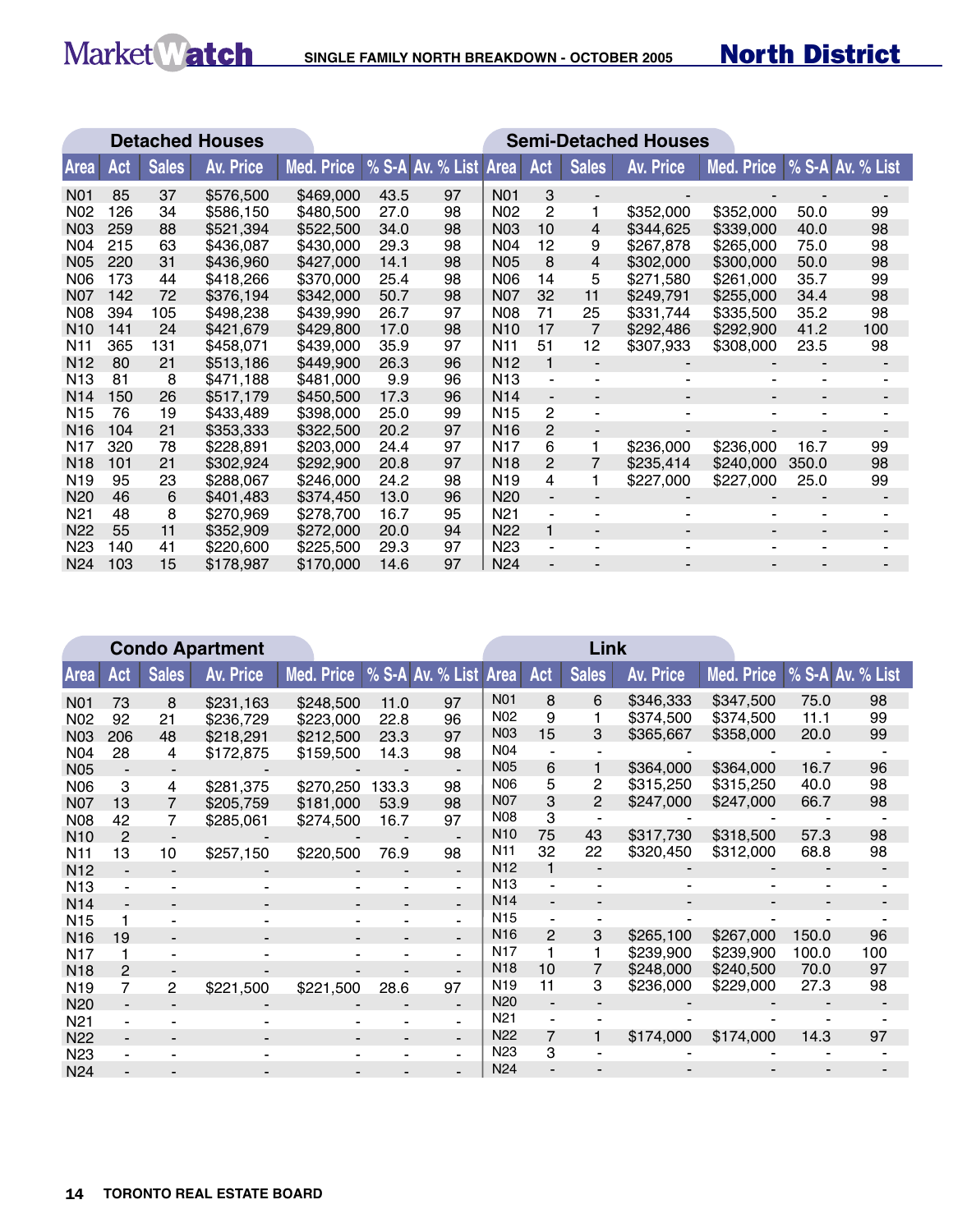$\mathbb{R}$ 

|                  | <b>Condo Townhouse</b> |              |                  |                                    |       |                              |                  |                          | <b>Detached Condo</b>        |                          |                               |      |    |
|------------------|------------------------|--------------|------------------|------------------------------------|-------|------------------------------|------------------|--------------------------|------------------------------|--------------------------|-------------------------------|------|----|
| <b>Area</b>      | Act                    | <b>Sales</b> | <b>Av. Price</b> | Med. Price   % S-A Av. % List Area |       |                              |                  | Act                      | <b>Sales</b>                 | <b>Av. Price</b>         | Med. Price   % S-A Av. % List |      |    |
| N <sub>0</sub> 1 | 31                     | 9            | \$268,611        | \$270,000                          | 29.0  | 97                           | N <sub>0</sub> 1 |                          |                              |                          |                               |      |    |
| N <sub>02</sub>  | 8                      | 9            | \$299,667        | \$275,000                          | 112.5 | 97                           | N <sub>02</sub>  |                          |                              |                          |                               |      |    |
| N <sub>0</sub> 3 | 43                     | 20           | \$295,830        | \$301,400                          | 46.5  | 97                           | <b>N03</b>       | 1                        | $\blacksquare$               |                          |                               |      |    |
| N <sub>04</sub>  | 14                     |              |                  |                                    |       |                              | N <sub>04</sub>  |                          |                              |                          |                               |      |    |
| <b>N05</b>       |                        |              |                  |                                    |       | $\overline{a}$               | <b>N05</b>       |                          |                              |                          |                               |      |    |
| <b>N06</b>       | 20                     | 3            | \$368,248        | \$269,743                          | 15.0  | 97                           | <b>N06</b>       | 4                        |                              |                          |                               |      |    |
| <b>N07</b>       | 21                     | 10           | \$216,190        | \$214,500                          | 47.6  | 99                           | <b>N07</b>       |                          | $\overline{\phantom{0}}$     | $\overline{\phantom{a}}$ |                               |      |    |
| N08              | 13                     | 8            | \$277,438        | \$273,000                          | 61.5  | 98                           | <b>N08</b>       | 1.                       | $\qquad \qquad \blacksquare$ |                          |                               |      |    |
| N <sub>10</sub>  | 3                      |              | \$294,800        | \$294,800                          | 33.3  | 102                          | N <sub>10</sub>  |                          |                              |                          |                               |      |    |
| N <sub>11</sub>  | 27                     | 14           | \$271,950        | \$269.400                          | 51.9  | 98                           | N <sub>11</sub>  | 4                        |                              | \$534,000                | \$534,000                     | 25.0 | 97 |
| N <sub>12</sub>  | 1                      |              | \$180,500        | \$180,500                          | 100.0 | 98                           | N <sub>12</sub>  |                          |                              |                          |                               |      |    |
| N <sub>13</sub>  |                        |              |                  |                                    |       | ٠                            | N <sub>13</sub>  |                          | $\blacksquare$               | ۰                        |                               |      |    |
| N <sub>14</sub>  |                        |              |                  |                                    |       | ٠                            | N <sub>14</sub>  | $\overline{2}$           | $\overline{\phantom{a}}$     |                          |                               |      |    |
| N <sub>15</sub>  |                        |              |                  |                                    |       | $\blacksquare$               | N <sub>15</sub>  |                          |                              |                          |                               |      |    |
| N <sub>16</sub>  | 1                      |              |                  |                                    |       | $\overline{\phantom{0}}$     | N <sub>16</sub>  |                          |                              |                          |                               |      |    |
| N <sub>17</sub>  | 4                      |              | \$167,500        | \$167,500                          | 25.0  | 99                           | N <sub>17</sub>  |                          |                              |                          |                               |      |    |
| N <sub>18</sub>  | 6                      |              | \$210,000        | \$210,000                          | 16.7  | 98                           | N <sub>18</sub>  | $\overline{\phantom{a}}$ | $\overline{\phantom{a}}$     |                          |                               |      |    |
| N <sub>19</sub>  | $\overline{2}$         | 3            | \$155,500        | \$162,000                          | 150.0 | 97                           | N <sub>19</sub>  | 4                        | 3                            | \$370,633                | \$390,000                     | 75.0 | 97 |
| N <sub>20</sub>  |                        |              |                  |                                    |       | $\qquad \qquad \blacksquare$ | N <sub>20</sub>  |                          |                              |                          |                               |      |    |
| N <sub>21</sub>  |                        |              |                  |                                    |       | $\blacksquare$               | N <sub>21</sub>  |                          |                              |                          |                               |      |    |
| N <sub>22</sub>  | $\blacksquare$         |              |                  |                                    |       | $\blacksquare$               | <b>N22</b>       | $\blacksquare$           |                              |                          |                               |      |    |
| N <sub>23</sub>  |                        |              |                  |                                    |       | $\sim$                       | N <sub>23</sub>  |                          |                              |                          |                               |      |    |
| N <sub>24</sub>  | 4                      |              |                  |                                    |       |                              | N <sub>24</sub>  |                          |                              |                          |                               |      |    |

|                 | <b>Co-op Apartment</b>   |                          |                  |                                  |                          | <b>Attached/Row/Townhouse</b> |                  |              |                          |                  |                             |       |    |  |  |
|-----------------|--------------------------|--------------------------|------------------|----------------------------------|--------------------------|-------------------------------|------------------|--------------|--------------------------|------------------|-----------------------------|-------|----|--|--|
| <b>Area</b>     | Act                      | <b>Sales</b>             | <b>Av. Price</b> | Med. Price % S-A Av. % List Area |                          |                               |                  | Act          | <b>Sales</b>             | <b>Av. Price</b> | Med. Price % S-A Av. % List |       |    |  |  |
| N01             | $\overline{2}$           | $\overline{\phantom{a}}$ |                  |                                  |                          | $\overline{\phantom{a}}$      | <b>N01</b>       | 6            |                          |                  |                             |       |    |  |  |
| N <sub>02</sub> |                          | ۰                        |                  |                                  |                          | -                             | <b>N02</b>       | 4            | 5                        | \$380,700        | \$382,500                   | 125.0 | 98 |  |  |
| N03             |                          | 1                        | \$242,500        | \$242,500                        | 100.0                    | 97                            | <b>N03</b>       | 47           | 23                       | \$338,383        | \$327,000                   | 48.9  | 98 |  |  |
| N <sub>04</sub> |                          |                          |                  |                                  |                          | $\blacksquare$                | <b>N04</b>       | 44           | 7                        | \$344,214        | \$353,000                   | 15.9  | 98 |  |  |
| <b>N05</b>      | $\overline{\phantom{a}}$ | $\blacksquare$           | $\blacksquare$   | $\overline{\phantom{a}}$         | $\overline{\phantom{a}}$ | $\overline{\phantom{a}}$      | <b>N05</b>       | 24           | 8                        | \$297,531        | \$289,500                   | 33.3  | 99 |  |  |
| <b>N06</b>      |                          |                          |                  |                                  |                          | ٠                             | <b>N06</b>       | 15           | 16                       | \$268,663        | \$269,500                   | 106.7 | 98 |  |  |
| <b>N07</b>      |                          |                          |                  |                                  |                          | $\blacksquare$                | N <sub>0</sub> 7 | 12           | 10                       | \$261,750        | \$259,250                   | 83.3  | 98 |  |  |
| <b>N08</b>      | $\overline{2}$           |                          |                  |                                  |                          | ٠                             | <b>N08</b>       | 47           | 28                       | \$302,075        | \$305,500                   | 59.6  | 98 |  |  |
| N <sub>10</sub> | $\overline{\phantom{a}}$ | $\blacksquare$           | $\blacksquare$   | -                                | $\blacksquare$           | $\overline{\phantom{a}}$      | N <sub>10</sub>  | 6            |                          | \$285,000        | \$285,000                   | 16.7  | 93 |  |  |
| N <sub>11</sub> |                          |                          |                  |                                  |                          | ٠                             | N <sub>11</sub>  | 58           | 28                       | \$317,793        | \$308,500                   | 48.3  | 98 |  |  |
| N <sub>12</sub> |                          |                          |                  |                                  |                          | $\blacksquare$                | N <sub>12</sub>  |              |                          |                  |                             |       |    |  |  |
| N <sub>13</sub> |                          |                          |                  |                                  |                          | $\blacksquare$                | N <sub>13</sub>  |              |                          |                  |                             |       |    |  |  |
| N <sub>14</sub> | $\blacksquare$           | $\overline{\phantom{a}}$ | $\blacksquare$   | ٠                                | $\overline{\phantom{a}}$ | $\overline{\phantom{a}}$      | N <sub>14</sub>  | $\mathbf{P}$ | $\overline{\phantom{m}}$ | ۰                |                             |       |    |  |  |
| N <sub>15</sub> |                          |                          |                  |                                  |                          | -                             | N <sub>15</sub>  | 4            | $\blacksquare$           |                  |                             |       |    |  |  |
| N <sub>16</sub> |                          |                          |                  |                                  |                          | $\blacksquare$                | N <sub>16</sub>  |              |                          |                  |                             |       |    |  |  |
| N <sub>17</sub> |                          |                          |                  |                                  |                          | $\blacksquare$                | N <sub>17</sub>  | 12           | 5                        | \$201,280        | \$204,900                   | 41.7  | 97 |  |  |
| N <sub>18</sub> | $\overline{\phantom{a}}$ | $\blacksquare$           |                  |                                  |                          | $\overline{\phantom{a}}$      | N <sub>18</sub>  | $\mathbf{1}$ |                          | \$200,000        | \$200,000                   | 100.0 | 95 |  |  |
| N <sub>19</sub> | 1                        |                          |                  |                                  |                          | -                             | N <sub>19</sub>  | 1            | 4                        | \$202,000        | \$200,000                   | 400.0 | 98 |  |  |
| N <sub>20</sub> |                          |                          |                  |                                  |                          | $\overline{\phantom{a}}$      | N <sub>20</sub>  |              |                          |                  |                             |       |    |  |  |
| N <sub>21</sub> | $\blacksquare$           |                          |                  |                                  |                          | ٠                             | N <sub>21</sub>  |              |                          |                  |                             |       |    |  |  |
| N <sub>22</sub> | $\overline{\phantom{a}}$ | $\overline{\phantom{a}}$ | $\blacksquare$   | $\overline{\phantom{a}}$         | $\blacksquare$           | $\blacksquare$                | N <sub>22</sub>  |              |                          |                  |                             |       |    |  |  |
| N <sub>23</sub> |                          |                          |                  |                                  |                          | $\blacksquare$                | N <sub>23</sub>  | 3            | 2\$190,250               | \$190,250        | 66.7                        | 98    |    |  |  |
| N <sub>24</sub> |                          |                          |                  |                                  |                          |                               | N <sub>24</sub>  |              |                          |                  |                             |       |    |  |  |
|                 |                          |                          |                  |                                  |                          |                               |                  |              |                          |                  |                             |       |    |  |  |